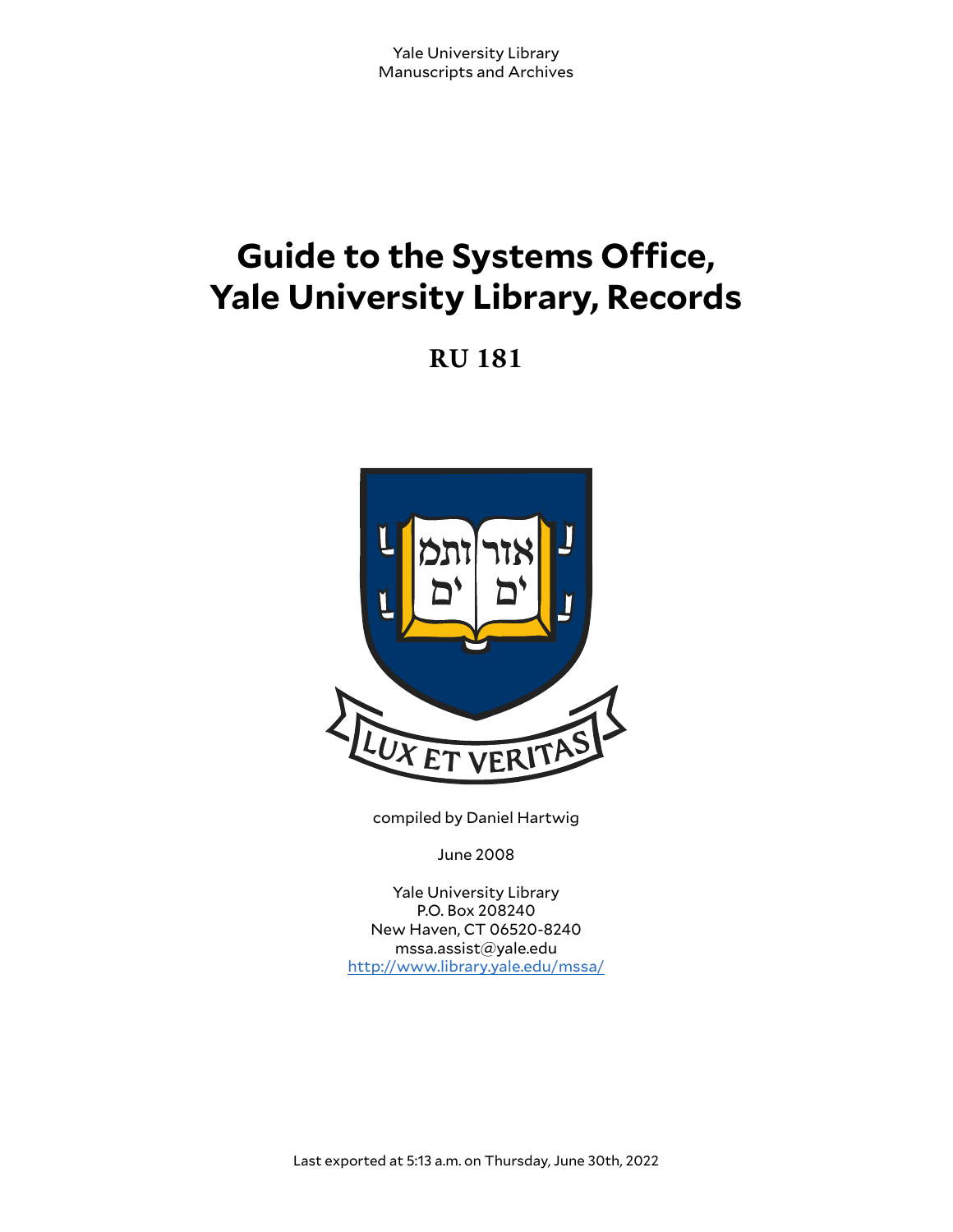## **Table of Contents**

| Accession 1992-A-004: Chronological correspondence and subject files of David Weisbrod, 1967-1986  10           |  |
|-----------------------------------------------------------------------------------------------------------------|--|
|                                                                                                                 |  |
|                                                                                                                 |  |
|                                                                                                                 |  |
| Accession 2005-A-083: Tape backups (6) of the Yale Library website as maintained by the Library Systems Office, |  |
|                                                                                                                 |  |
|                                                                                                                 |  |
|                                                                                                                 |  |
|                                                                                                                 |  |
|                                                                                                                 |  |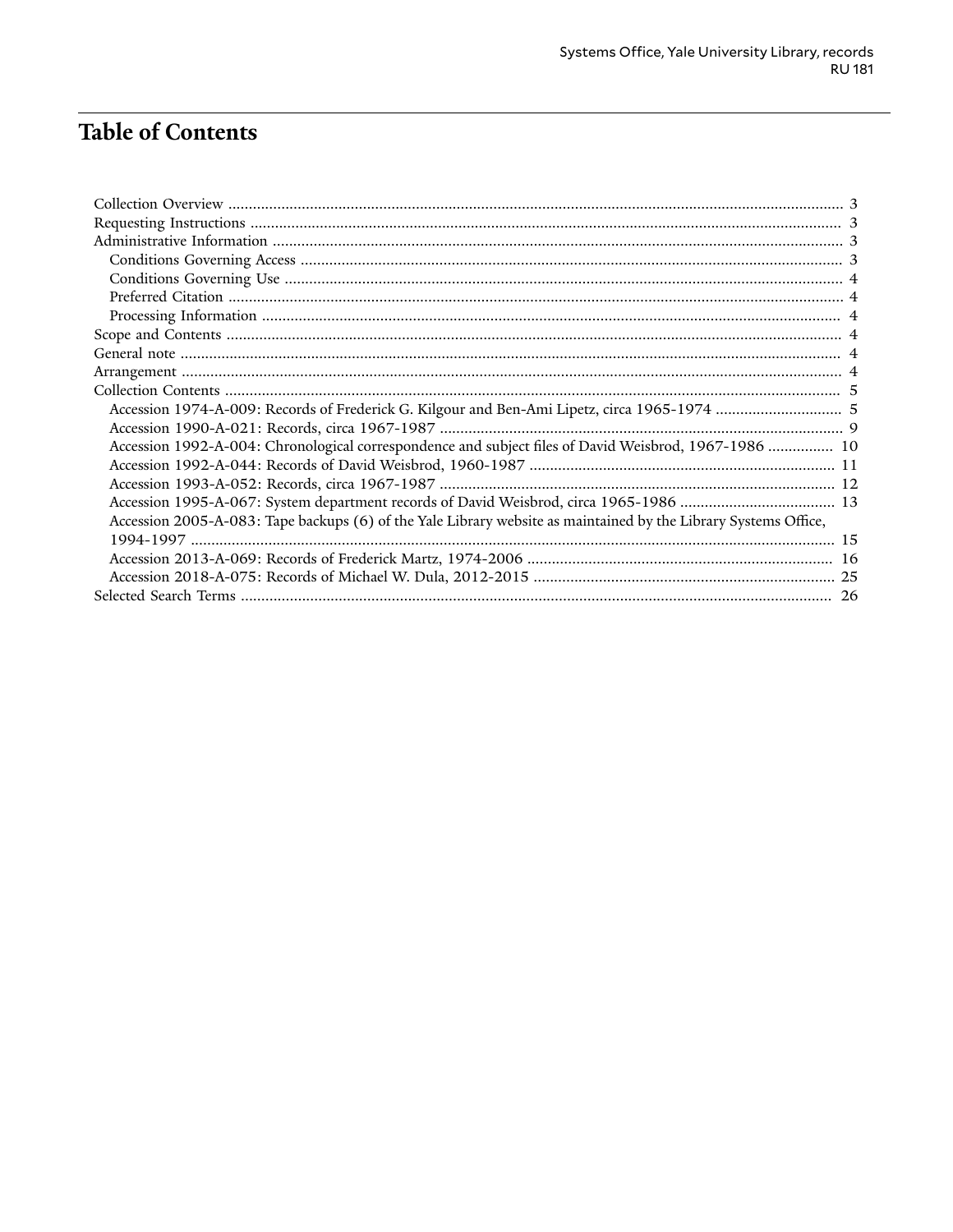### <span id="page-2-0"></span>**Collection Overview**

|                           | <b>REPOSITORY:</b> Manuscripts and Archives<br><b>Yale University Library</b><br>P.O. Box 208240<br>New Haven, CT 06520-8240<br>msa. assist@yale.edu<br>http://www.library.yale.edu/mssa/                                                                                                                 |
|---------------------------|-----------------------------------------------------------------------------------------------------------------------------------------------------------------------------------------------------------------------------------------------------------------------------------------------------------|
| <b>CALL NUMBER: RU181</b> |                                                                                                                                                                                                                                                                                                           |
|                           | <b>CREATOR:</b> Yale University. Library                                                                                                                                                                                                                                                                  |
|                           | <b>TITLE:</b> Systems Office, Yale University Library, records                                                                                                                                                                                                                                            |
|                           | <b>DATES: 1960-2006</b>                                                                                                                                                                                                                                                                                   |
|                           | <b>PHYSICAL DESCRIPTION: 107.25 linear feet (77 boxes)</b>                                                                                                                                                                                                                                                |
| <b>LANGUAGE: English</b>  |                                                                                                                                                                                                                                                                                                           |
|                           | <b>SUMMARY:</b> The records consist of correspondence, notebooks, subject files and<br>magnetic tapes documenting the activities and operations of the Yale<br>University Library Systems Office. Included are research and development<br>records maintained by Frederick G. Kilgour and Ben-Ami Lipetz. |
|                           | <b>ONLINE FINDING AID:</b> To cite or bookmark this finding aid, please use the following link: https://<br>hdl.handle.net/10079/fa/mssa.ru.0181                                                                                                                                                          |

### <span id="page-2-1"></span>**Requesting Instructions**

To request items from this collection for use in the Manuscripts and Archives reading room, please use the request links in the HTML version of this finding aid, available at [https://hdl.handle.net/10079/fa/](https://hdl.handle.net/10079/fa/mssa.ru.0181) [mssa.ru.0181](https://hdl.handle.net/10079/fa/mssa.ru.0181).

To order reproductions from this collection, please go to [http://www.library.yale.edu/mssa/](http://www.library.yale.edu/mssa/ifr_copy_order.html) [ifr\\_copy\\_order.html.](http://www.library.yale.edu/mssa/ifr_copy_order.html) The information you will need to submit an order includes: the collection call number, collection title, series or accession number, box number, and folder number or name.

Key to the container abbreviations used in the PDF finding aid:

b. box

f. folder

## <span id="page-2-2"></span>**Administrative Information**

### <span id="page-2-3"></span>**Conditions Governing Access**

Access to the records is partially restricted. See Collection Contents for details.

Original born digital files, as well as preservation masters, may not be accessed due to their fragility. Researchers must consult use copies, or if none exist request that they be made. Born digital files cannot be accessed remotely. System requirements include a Manuscripts and Archives computer and file viewing software.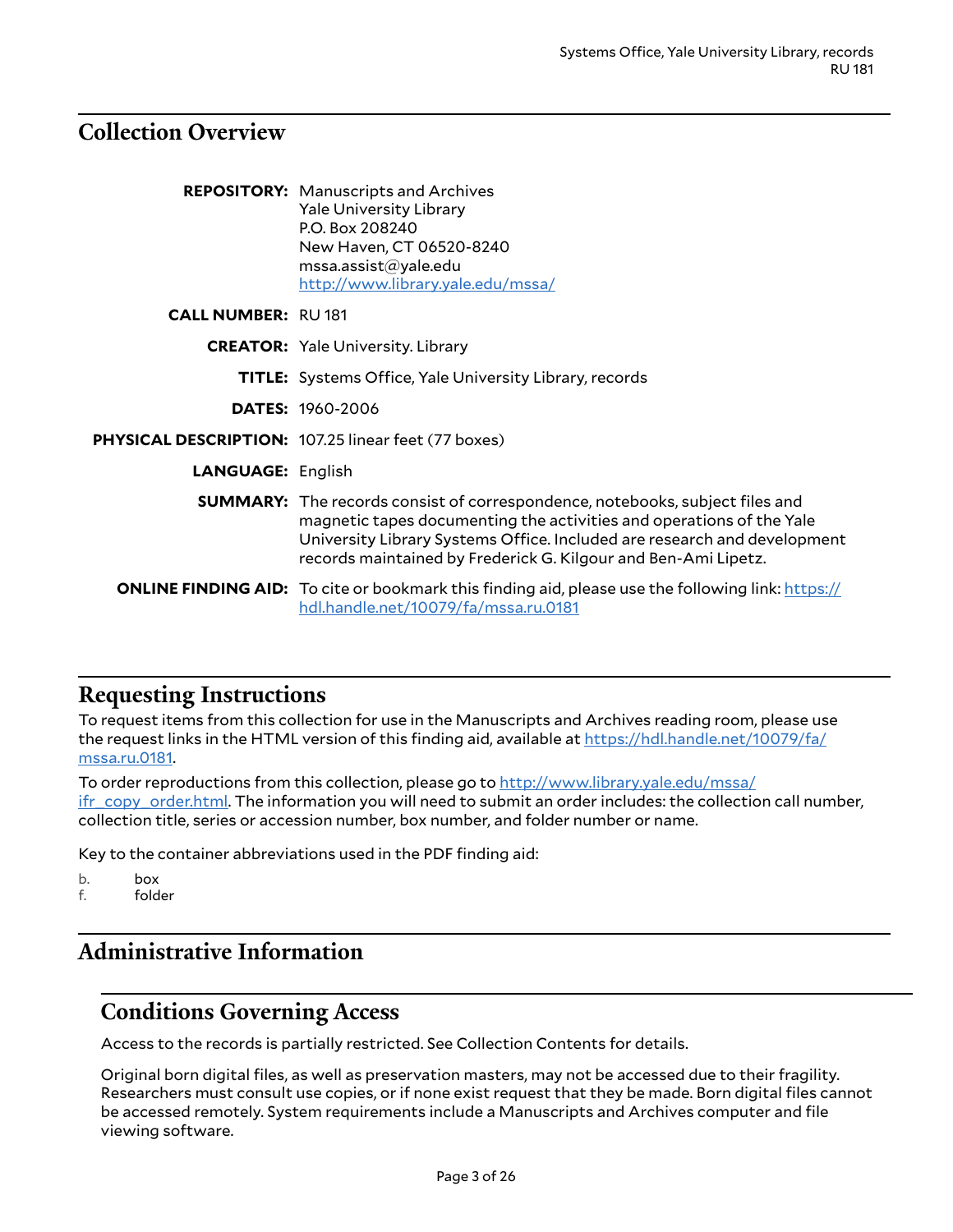Some records in this finding aid have been redacted, as they include student names, donor names, and other restricted data. These records will not appear in the published finding aid.

## <span id="page-3-0"></span>**Conditions Governing Use**

Copyright for materials authored or otherwise produced as official business of Yale University is retained by Yale University. Copyright status for other collection materials is unknown. Transmission or reproduction of materials protected by U.S. Copyright Law (Title 17, U.S.C.) beyond that allowed by fair use requires the written permission of the copyright owners. Works not in the public domain cannot be commercially exploited without permission of the copyright owners. Responsibility for any use rests exclusively with the user.

## <span id="page-3-1"></span>**Preferred Citation**

Systems Office, Yale University Library, Records (RU 181). Manuscripts and Archives, Yale University Library.

### <span id="page-3-2"></span>**Processing Information**

Yale University records are arranged and described at the accession level by the creating office. The University Archives creates collection level descriptive records, but typically does no further arrangement and description at the accession level.

## <span id="page-3-3"></span>**Scope and Contents**

The records consist of correspondence, notebooks, subject files and magnetic tapes documenting the activities and operations of the Yale University Library Systems Office. Included are research and development records maintained by Frederick G. Kilgour and Ben-Ami Lipetz.

## <span id="page-3-4"></span>**General note**

Forms part of Yale Record Group 32-C (YRG 32-C), Records of Yale University Library departments and offices.

### <span id="page-3-5"></span>**Arrangement**

The records are arranged by accession.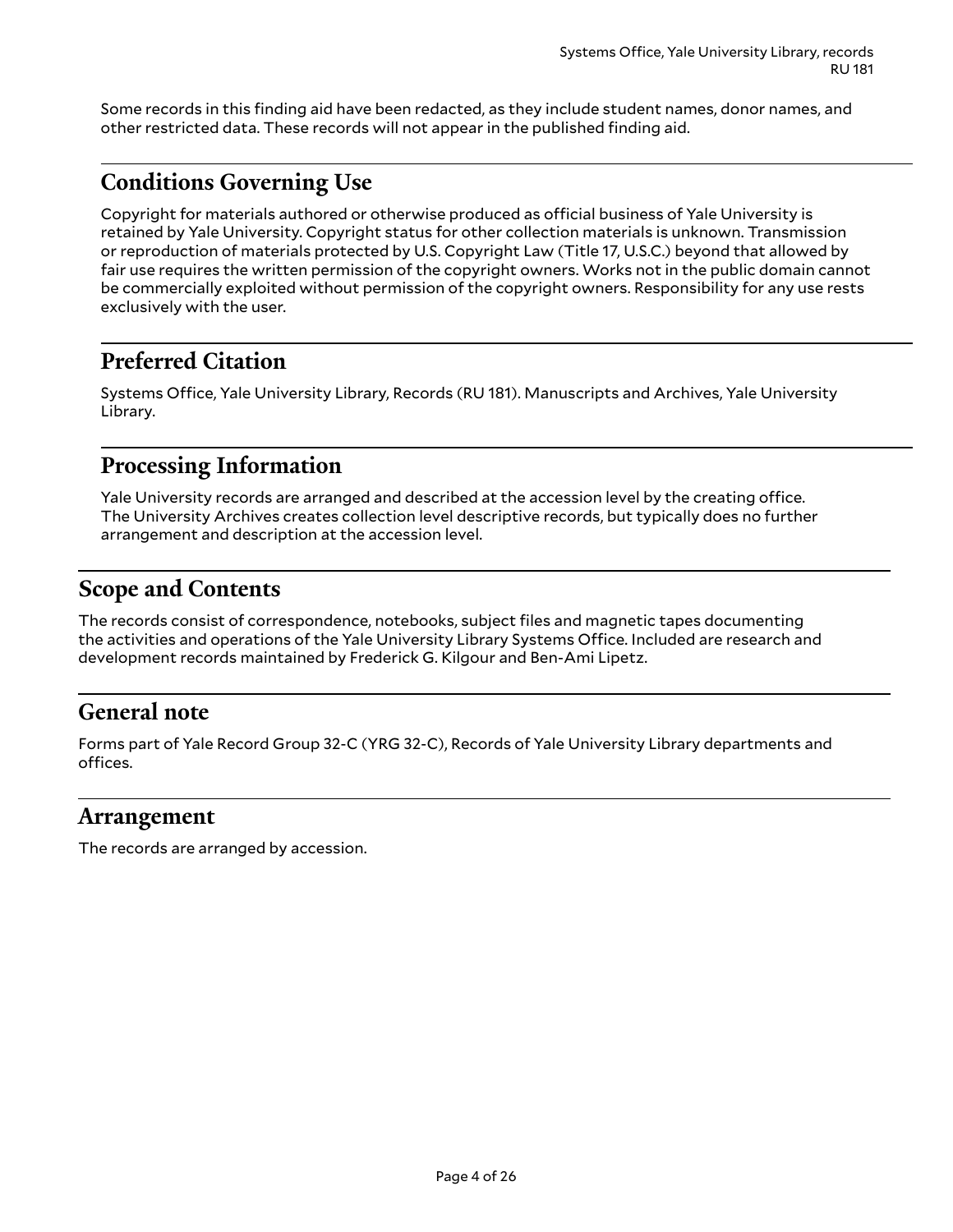## <span id="page-4-1"></span><span id="page-4-0"></span>**Collection Contents Accession 1974-A-009: Records of Frederick G. Kilgour and Ben-Ami Lipetz, circa 1965-1974**

The materials are open for research.

| b.1 | Albany Conference on Bibliographic Organization for Library Science Literature |
|-----|--------------------------------------------------------------------------------|
| b.1 | American Federation of Information Processing Societies (AFIPS)                |
| b.1 | American Institutes of Physics                                                 |
| b.1 | American Library Association (ALA)                                             |
| b.1 | American Society for Information Science (ASIS)                                |
| b.1 | American Society of Indexers                                                   |
| b.2 | <b>Battelle Memorial Institute</b>                                             |
| b.2 | Brown, Ralph S. "Property Rights Under the New Technology"                     |
| b.2 | Campus Communications (Internal)                                               |
| b.2 | Council on Library Resources, Inc.                                             |
| b.2 | Defence Documentation Center                                                   |
| b.2 | Education: See Office of                                                       |
| b.2 | Educom - Interuniversity Communications Council                                |
| b.2 | ERIC/CLIS (Clearinghouse on Library and Information Sciences)                  |
| b.2 | Gordon Research Conferences                                                    |
| b.2 | Graphic Sciences, Inc.                                                         |
| b.3 | Harvard University Library                                                     |
| b.3 | Information Dynamics Corporation                                               |
| b.3 | Library of Congress MARC II Format                                             |
| b.4 | Medical Library Association (MLA)                                              |
| b.4 | Medlars                                                                        |
| b.4 | Montreal, University, Colloquium 1968 May 9-11                                 |
| b.4 | National Advisory Council on Health Research Facilities                        |
| b.4 | National Federation of Abstracting and Indexing Services                       |
| b.4 | National Information Retrieval Colloquium                                      |
| b.4 | National Institute of Health                                                   |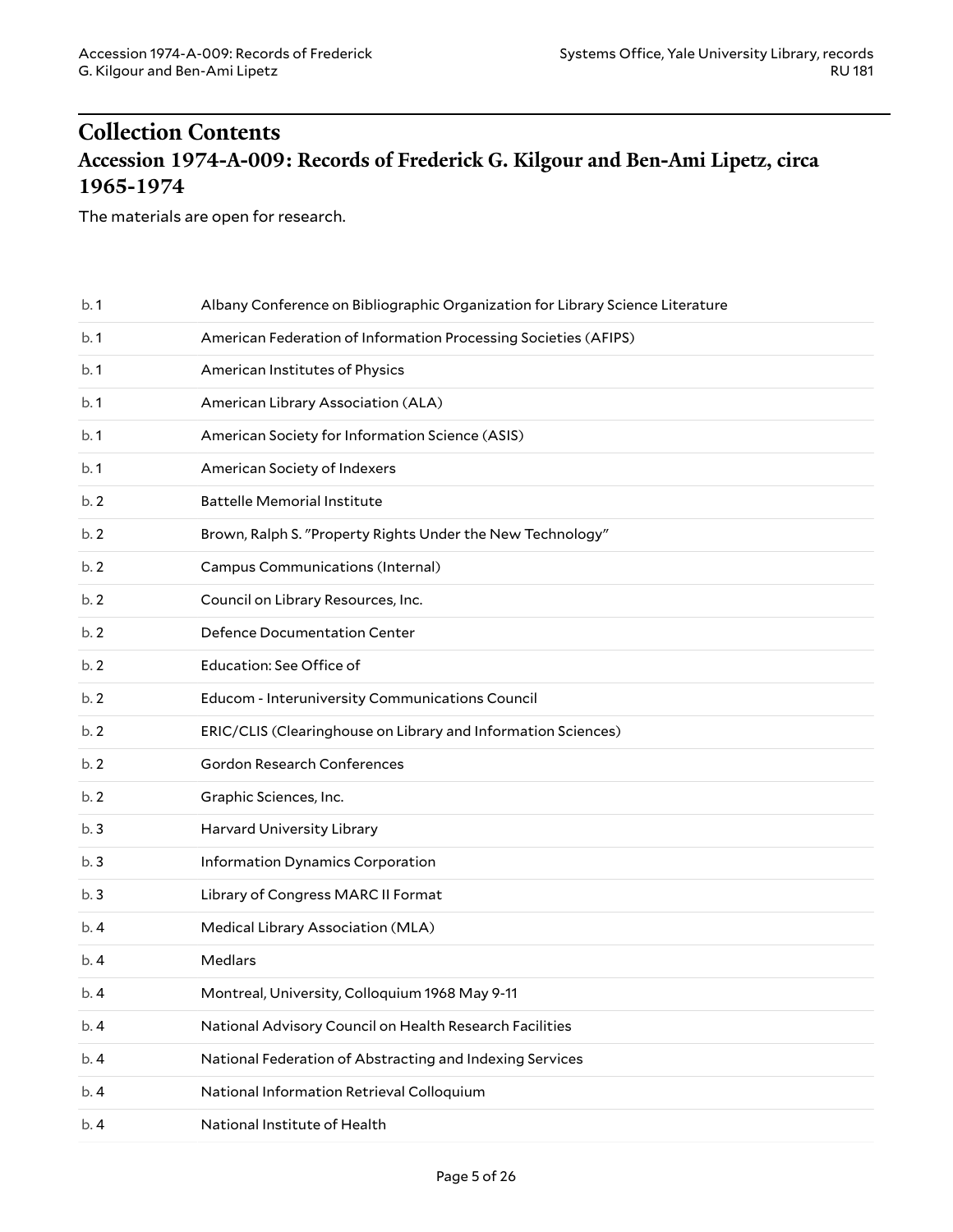| b.4  | National Library of Medicine (NLM) (Facilities and Resources Committee)     |
|------|-----------------------------------------------------------------------------|
| b. 4 | National Science Foundation                                                 |
| b.4  | New England Library Network (NELINET)                                       |
| b.5  | Office of Education                                                         |
| b.5  | Ohio College Library Center (OCLC)                                          |
| b.5  | <b>Optical Print Readers</b>                                                |
| b.5  | Pennsylvania State University                                               |
| b.5  | Propectus                                                                   |
| b.5  | Regional Library Services of the Yale Medical Library                       |
| b. 6 | Scientific American                                                         |
| b. 6 | Search Keys                                                                 |
| b. 6 | Smithsonian Institute                                                       |
| b. 6 | Society for the History of Technology                                       |
| b. 6 | Special Libraries Association (SLA)                                         |
| b. 6 | <b>Stanford University</b>                                                  |
| b. 6 | Symbol- Manipulative Programming                                            |
| b. 6 | Time, Inc.                                                                  |
| b. 6 | Time - Life                                                                 |
| b. 6 | UNESCO, Symposium of Editors 1972                                           |
| b. 6 | <b>United Aircraft</b>                                                      |
| b.6  | United States Office of Education: See Office of U.S.A. Standards Institute |
| b.6  | University of California                                                    |
| b.6  | University of Chicago                                                       |
| b.6  | University of Illinois                                                      |
| b.6  | University of Southampton                                                   |
| b.6  | <b>Western Reserve University</b>                                           |
| b.6  |                                                                             |
|      | Xerox                                                                       |
| b.7  | Y General                                                                   |
|      | Yale University                                                             |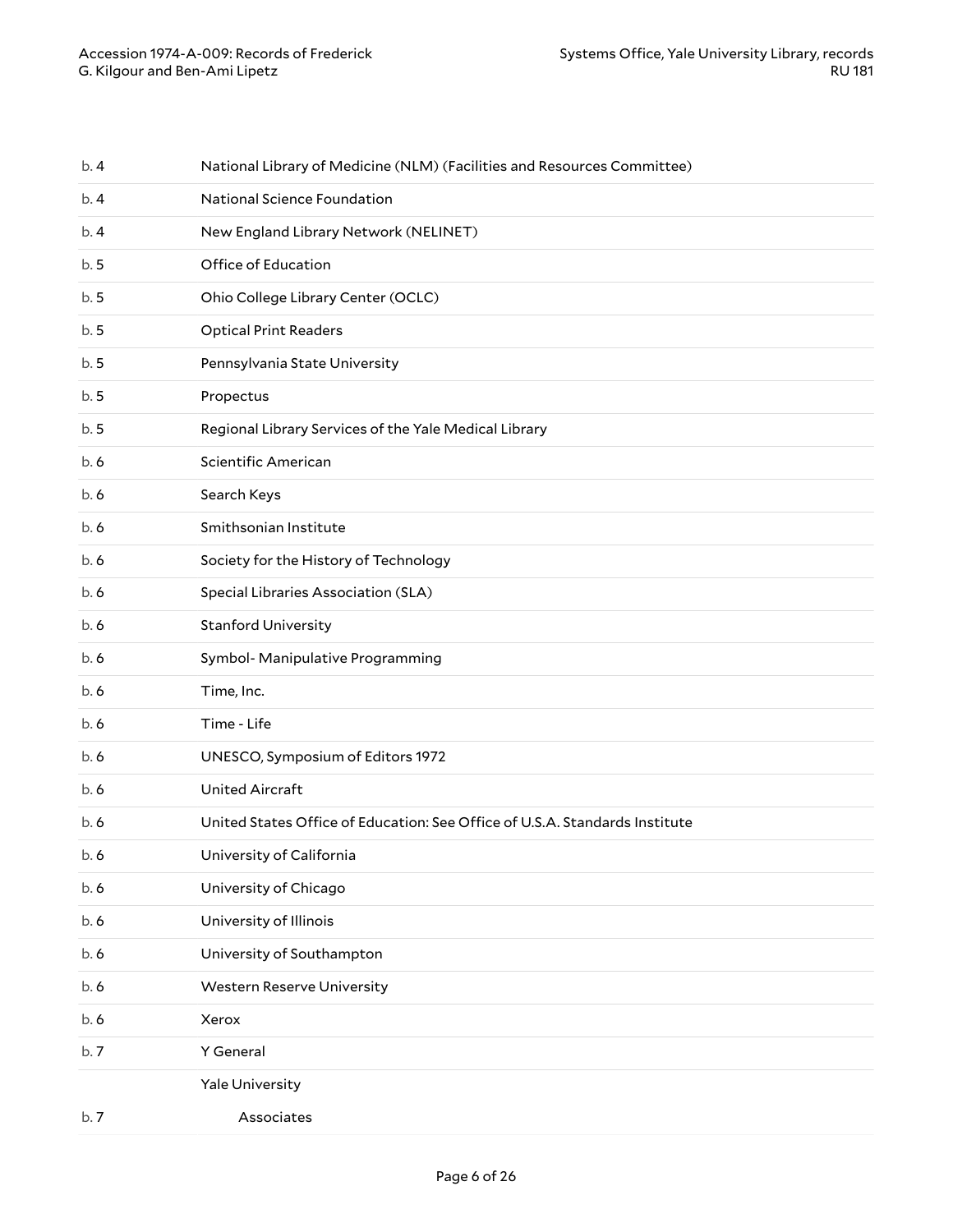#### Yale University (continued)

| b.7  | Automation                              |
|------|-----------------------------------------|
| b.7  | <b>Budgeting and Accounting</b>         |
| b.7  | Catalog                                 |
| b.7  | Charpentier Report                      |
| b.7  | Chart of Accounts                       |
| b.7  | Classification and Reclassification     |
| b.7  | <b>Computer Center</b>                  |
| b.7  | Cornucopia Problems                     |
| b.7  | Cross Campus                            |
| b.7  | <b>Equipment Manuals and Warrantys</b>  |
| b.7  | Gazette                                 |
| b.7  | Librarians Conferences                  |
| b.7  | Library                                 |
| b.7  | <b>Management Training</b>              |
| b.7  | <b>Medical Library</b>                  |
| b.7  | Mellon Center                           |
| b.8  | Orientation                             |
| b.8  | Peabody Museum Centennial Committee     |
| b.8  | Personnel                               |
| b.8  | Photoservices                           |
| b.8  | Press                                   |
| b. 8 | Professional Staff Association Council  |
| b.8  | <b>Public Service</b>                   |
| b.8  | Reference Dept.                         |
| b.8  | Research Dept. (Research & Development) |
| b.8  | School & Departmental Libraries         |
| b.8  | Serials Task Force                      |
| b.8  | Shipping Room, Intracampus Service      |
| b.8  | Space, Use of - See also: Box 17        |
| b.8  | <b>Staff News</b>                       |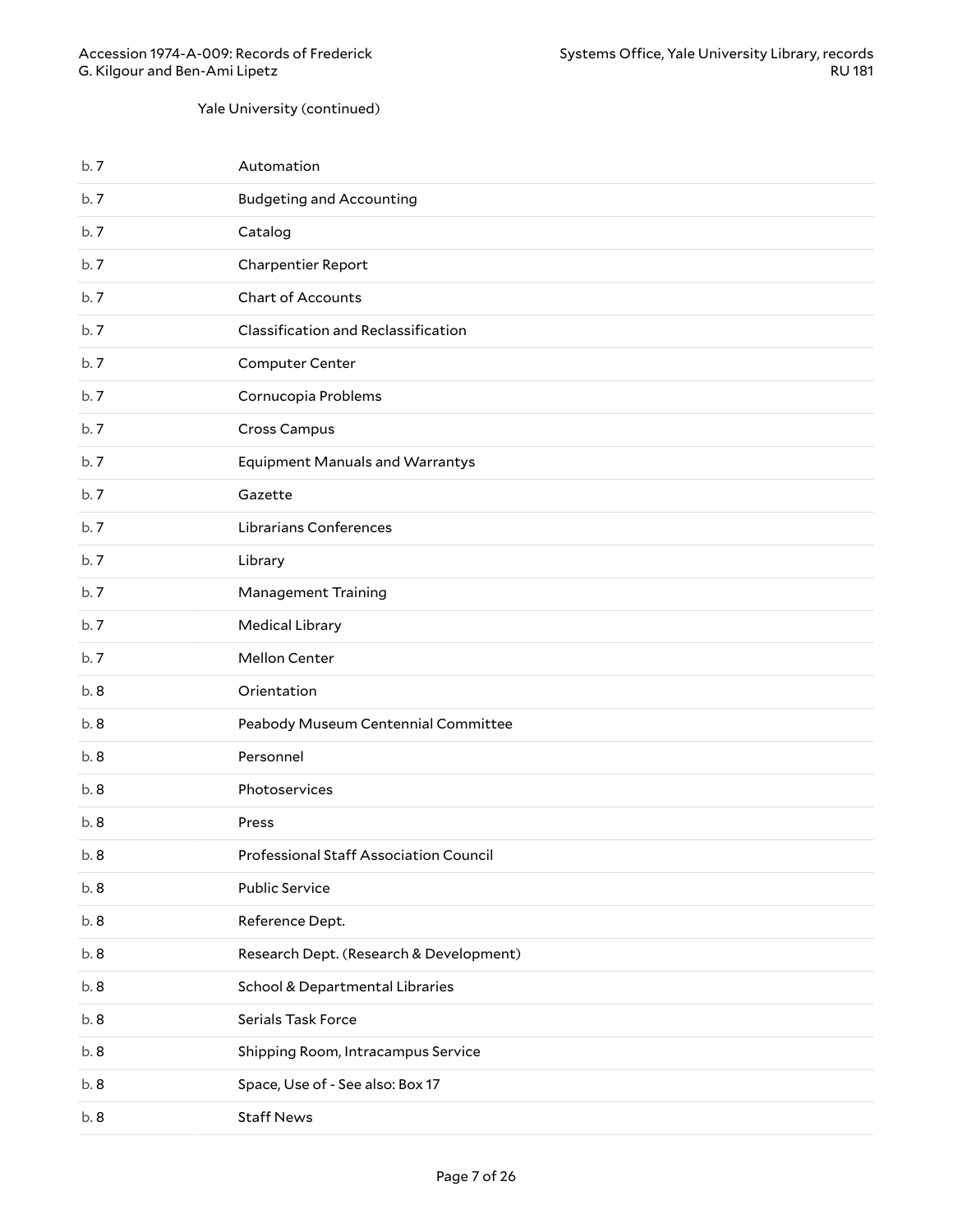#### Yale University (continued)

| b.8          | Supplies                                                                                                                                    |
|--------------|---------------------------------------------------------------------------------------------------------------------------------------------|
| b.8          | Travel                                                                                                                                      |
| b.8          | Z                                                                                                                                           |
|              | Writings and memos                                                                                                                          |
| b.9          | Articles, Reports, Reprints of Frederick G. Kilgour, Ben-Ami Lipetz, and Library Project Staff                                              |
| $b.10-11$    | Card Catalog User Interviews, Schedules, Coding, Call Number Study, Miscellaneous Notes                                                     |
| $b.12 - 15$  | Computer Programming & Notes                                                                                                                |
| b.16         | Interview Film, Index Cards, Computer Cards                                                                                                 |
| b.17         | Film & SML Space Availability Project                                                                                                       |
| b.18         | Old Dominion Project Printed Material A - R                                                                                                 |
| b.19         | Old Dominion Project Printed Material S - Z and Miscellaneous Printed - Material                                                            |
| b.20         | Correspondence and Reports                                                                                                                  |
| b. 22-24, 21 | Each box contains 4 boxes of computer cards, for projects on SML cataloging and research use, and<br>the Yale Medical Library, among others |
| b.25         | Miscellaneous Computer Cards and Tapes Other Material                                                                                       |
| b.26         | <b>Sheets of Computer Printouts</b>                                                                                                         |
| b.27         | IBM Data Cards from Catalog Use Research Project, 1967-1970                                                                                 |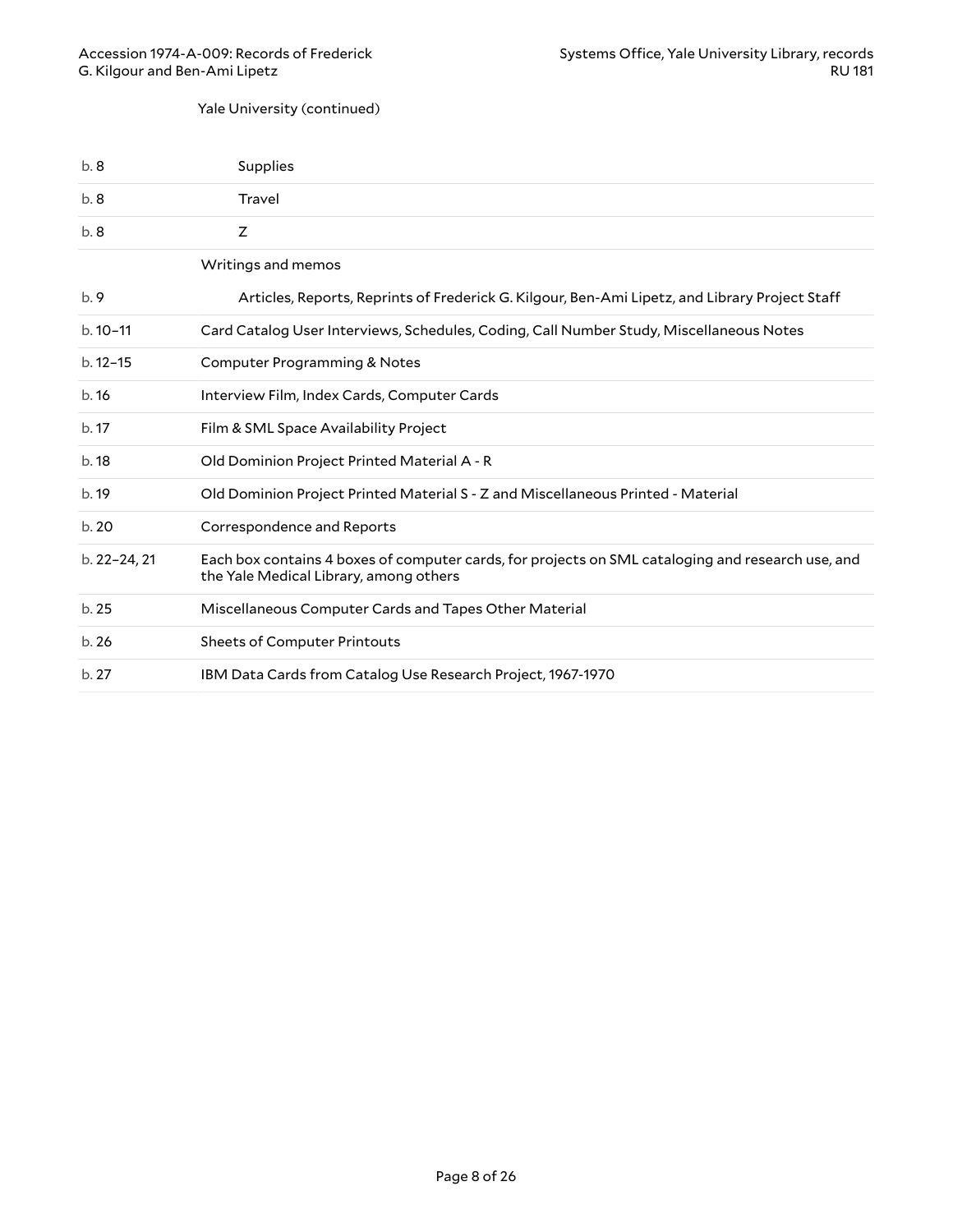### <span id="page-8-0"></span>**Accession 1990-A-021: Records, circa 1967-1987**

No online inventory avaialble. Paper inventory available in repository.

Restricted until Jan 1, 2023.

b. 17, 16, 15, 14, 1–4, 19, 18, 13, 8, 7, 6, 5, 12, 11, 10, 9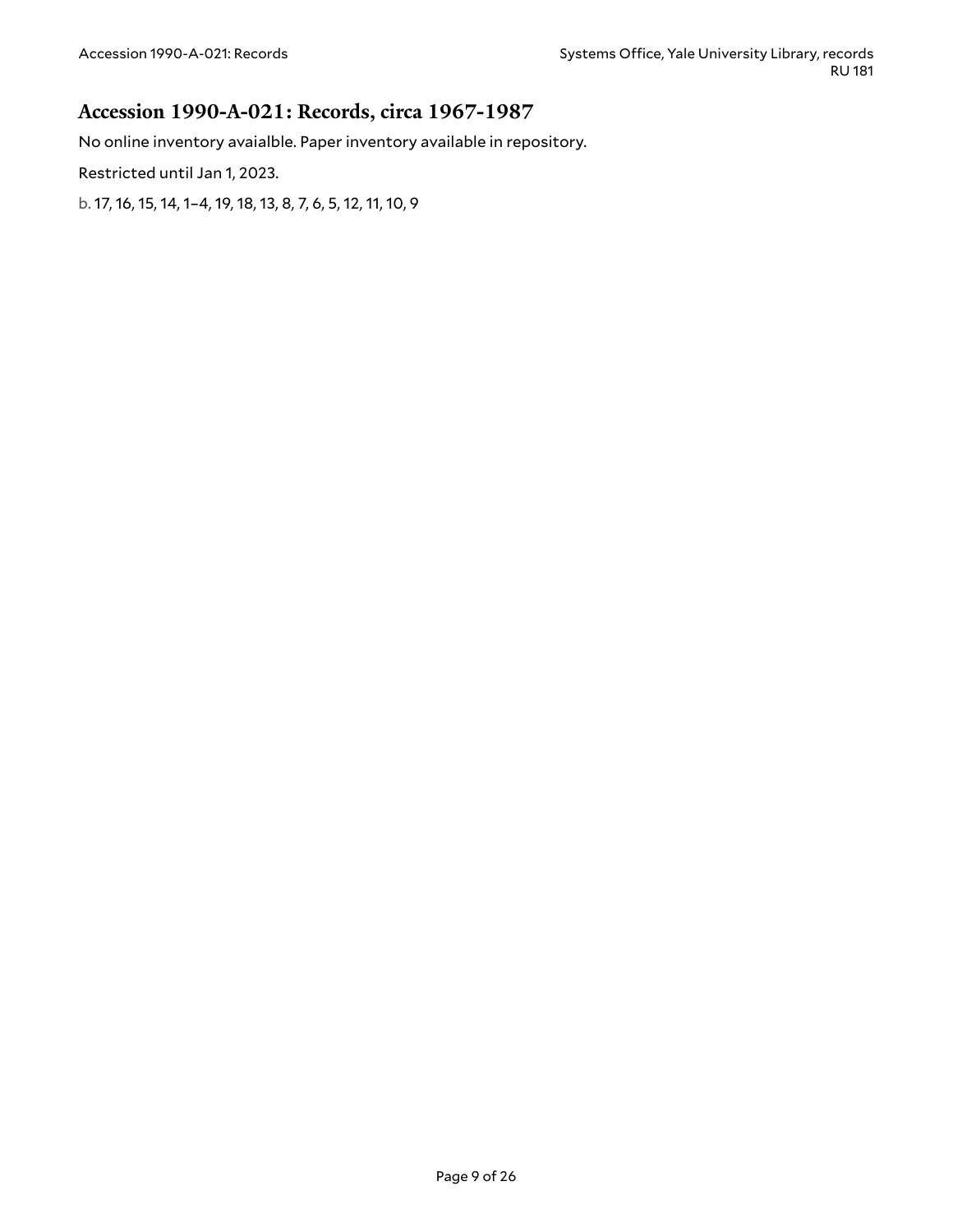### <span id="page-9-0"></span>**Accession 1992-A-004: Chronological correspondence and subject files of David Weisbrod, 1967-1986**

Restricted until Jan 1, 2022.

| b.1 | Correspondence                   | 1967-1974 |
|-----|----------------------------------|-----------|
| b.2 | Correspondence                   | 1975-1984 |
| b.3 | Correspondence                   | 1985-1986 |
| b.3 | <b>Computer Center Committee</b> | 1971-1974 |
| b.3 | Committee on Library Automation  | 1968      |
| b.3 | <b>ISAD Members</b>              | 1970      |
| b.4 | RLG SDS Development Plan         | 1976      |
| b.4 | Office Files                     |           |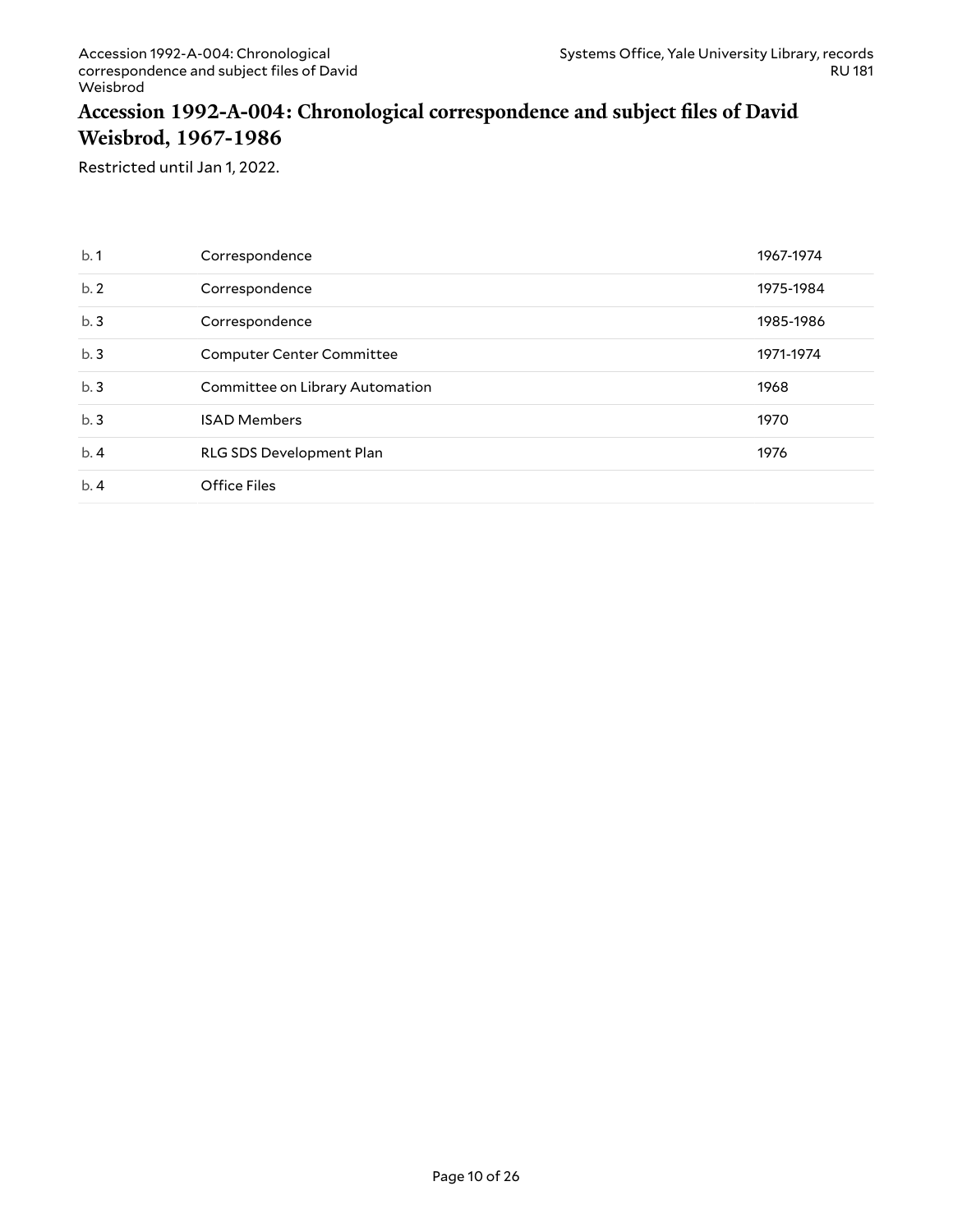## <span id="page-10-0"></span>**Accession 1992-A-044: Records of David Weisbrod, 1960-1987**

Restricted until Jan 1, 2023.

| b.1 | Weisbrod, David: Miscellaneous programming                       | 1960's       |
|-----|------------------------------------------------------------------|--------------|
| b.1 | Committee on the Future of the Card catalog                      | 1978 October |
| h.1 | <b>RLIN - Functional Specifications and Network Acquisitions</b> | 1979-80      |
| b.1 | Notes - Draft Contract                                           | 1986-87      |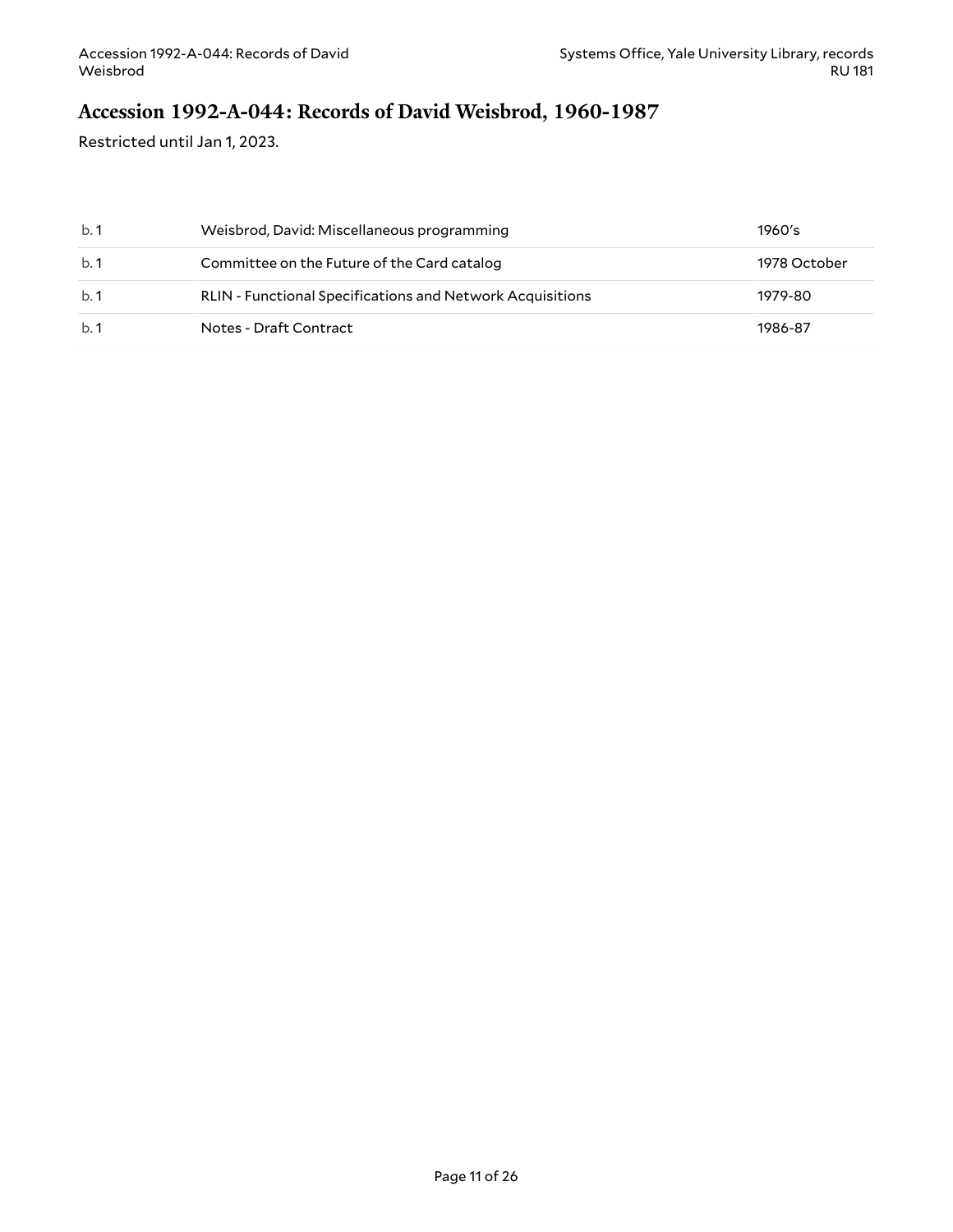#### <span id="page-11-0"></span>**Accession 1993-A-052: Records, circa 1967-1987**

No online inventory avaialble. Paper inventory available in repository.

Restricted until Jan 1, 2023.

b. 8–13, 1, 14, 3, 2, 5, 4, 7, 6, 17–18, 15–16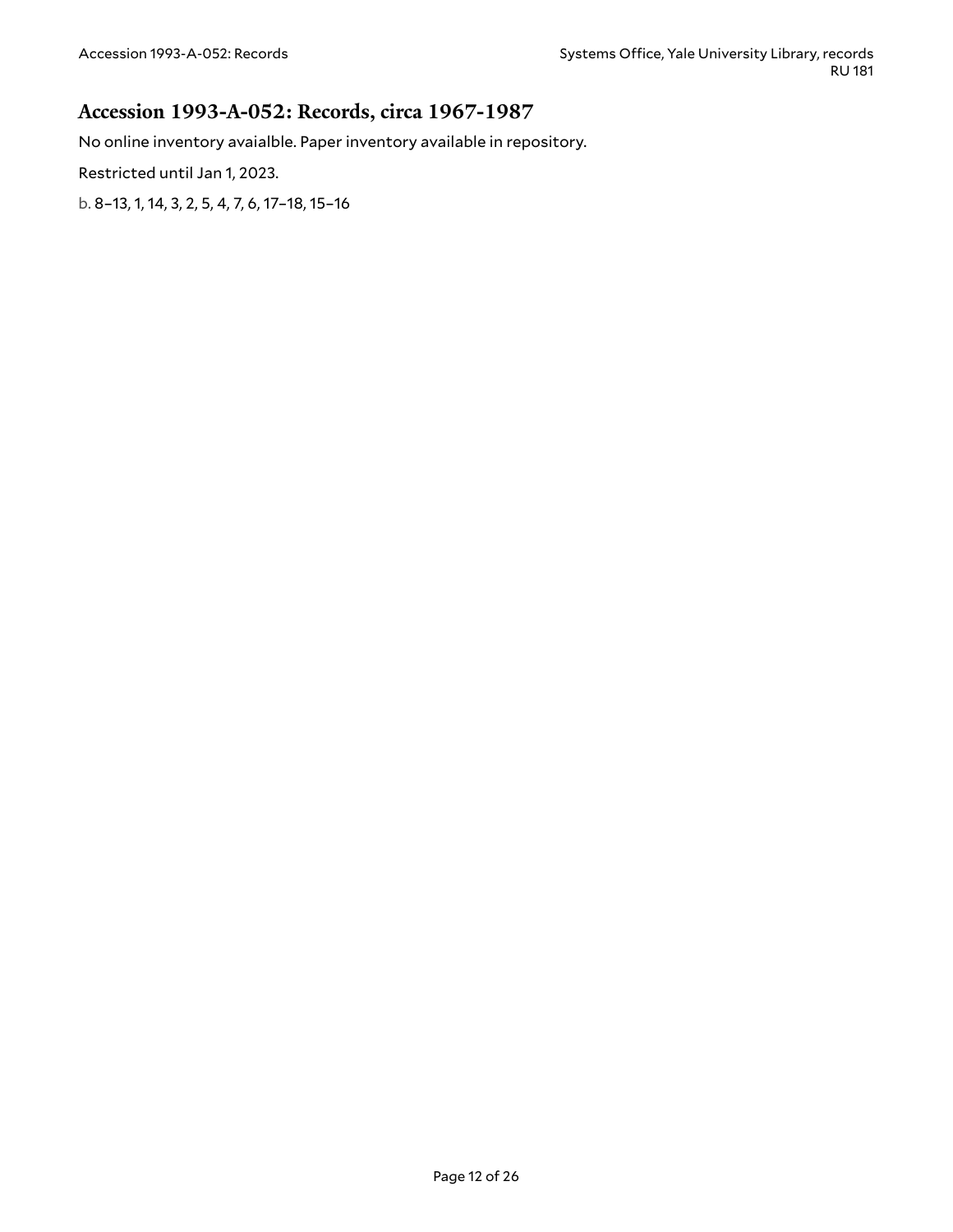### <span id="page-12-0"></span>**Accession 1995-A-067: System department records of David Weisbrod, circa 1965-1986**

Restricted until Jan 1, 2022.

| b.1 | D-10/000/00 The Development Department: Its Role in the YUL |           |
|-----|-------------------------------------------------------------|-----------|
| b.1 | D-71/000/XX YULSO Statement of Mission                      |           |
| b.1 | D-9/000/00 Development Department Annual Report             | 1967-68   |
| b.1 | D-9/001/00 Development Department Annual Report             | 1968-69   |
| b.1 | D-9/002/00 Development Department Annual Report             | 1969-70   |
| b.1 | D-9/003/00 Development Department Annual Report             | 1970-71   |
| b.1 | D-9/004/00 Development Department Annual Report             | 1971-72   |
| b.1 | D-9/005/00 Development Department Annual Report             | 1972-73   |
| b.1 | D-9/006/00 Development Department Annual Report             | 1973-74   |
| b.1 | D-9/007/00 Development Department Annual Report             | 1974-75   |
| b.1 | D-9/008/00 Development Department Annual Report             | 1975-76   |
| b.1 | D-9/009/00 Development Department Annual Report             | 1976-77   |
| b.1 | D-9/010/00 Development Department Annual Report             | 1977-78   |
| b.1 | D-9/011/00 Development Department Annual Report             | 1978-79   |
| b.1 | 0-9/012/00 Development Department Annual Report             | 1979-80   |
| b.1 | D-9/013/00 Development Department Annual Report             | 1980-81   |
| b.1 | D-9/014/XX Development Department Annual Report             | 1981-82   |
| b.1 | D-9/01S/XX Development Department Annual Report             | 1982-83   |
| b.1 | D-9/016/XX .Development Department Annual Report            | 1983-84   |
| b.1 | D-9/017/XX YULSO Annual Report                              | 1984-85   |
| b.1 | D-9/018/XX YULSO Annual Report                              | 1985-86   |
| b.1 | Development Department Administrative Records               | 1973-1974 |
| b.1 | Development Department Administrative Records               | 1975      |
| b.1 | Development Department Administrative Records               | 1976-1977 |
| b.1 | Development Department Administrative Records               | 1965-1972 |
| b.1 | Kilgour's YCC File                                          |           |
| b.1 | NOTIS - YCC-YUL Contract                                    | 1987      |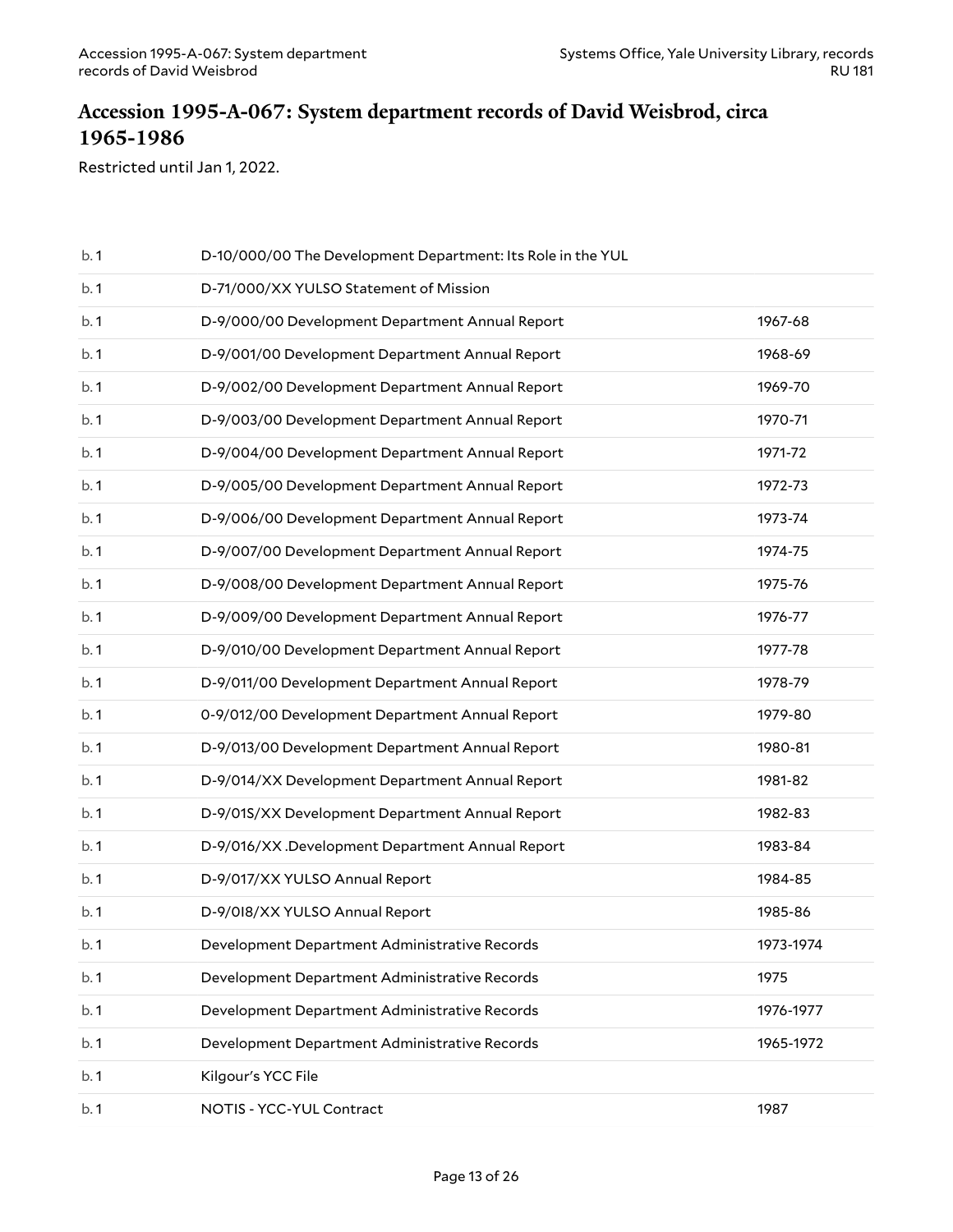| b.1 | System Department Administrative Records                 | 1978-1979 |
|-----|----------------------------------------------------------|-----------|
| b.1 | System Department Administrative Records                 | 1980-1981 |
| b.1 | System Selection YUL 1986 - Preliminary Estimate of Cost |           |
| b.1 | <b>YCC Policy Crisis</b>                                 | 1969      |
| b.1 | <b>YUL Integrated Library System Selection</b>           | 1986      |
| b.1 | YULSO Administrative Records                             | 1982-1983 |
| b.1 | <b>YULSO Request for Support Services</b>                |           |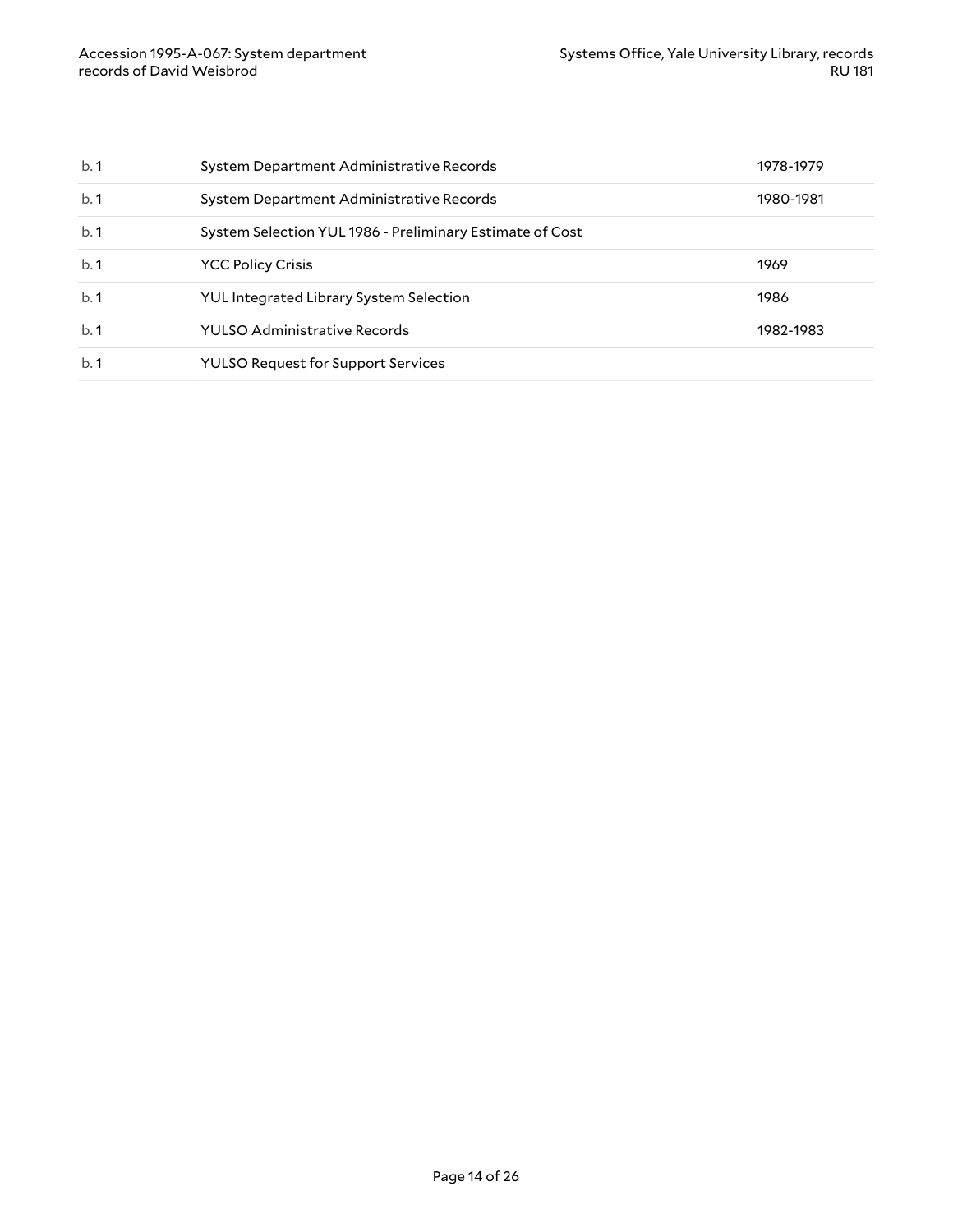### <span id="page-14-0"></span>**Accession 2005-A-083: Tape backups (6) of the Yale Library website as maintained by the Library Systems Office, 1994-1997**

Original born digital files, as well as preservation masters, may not be accessed due to their fragility. Researchers must consult use copies, or if none exist request that they be made. Born digital files cannot be accessed remotely. System requirements include a Manuscripts and Archives computer and file viewing software.

| b.1 | Full system backup<br>1 Videocassette (VHS)                           | 1994 September<br>26         |
|-----|-----------------------------------------------------------------------|------------------------------|
| b.2 | Backup of httpd<br>1 Videocassette (VHS)                              | 1995 May 10-<br>August 16    |
| b.3 | Backup of /home<br>1 Videocassette (VHS)                              | 1995 May 15-<br>September 26 |
| b.4 | Backup of /home<br>1 Videocassette (VHS)                              | 1997 January 10              |
| b.5 | Backup of /usr<br>1 Videocassette (VHS)                               | 1997 January 10              |
| b.6 | Backup of /home<br>1 Computer Storage Media (QIC-1000 data cartridge) | 1997 January 17              |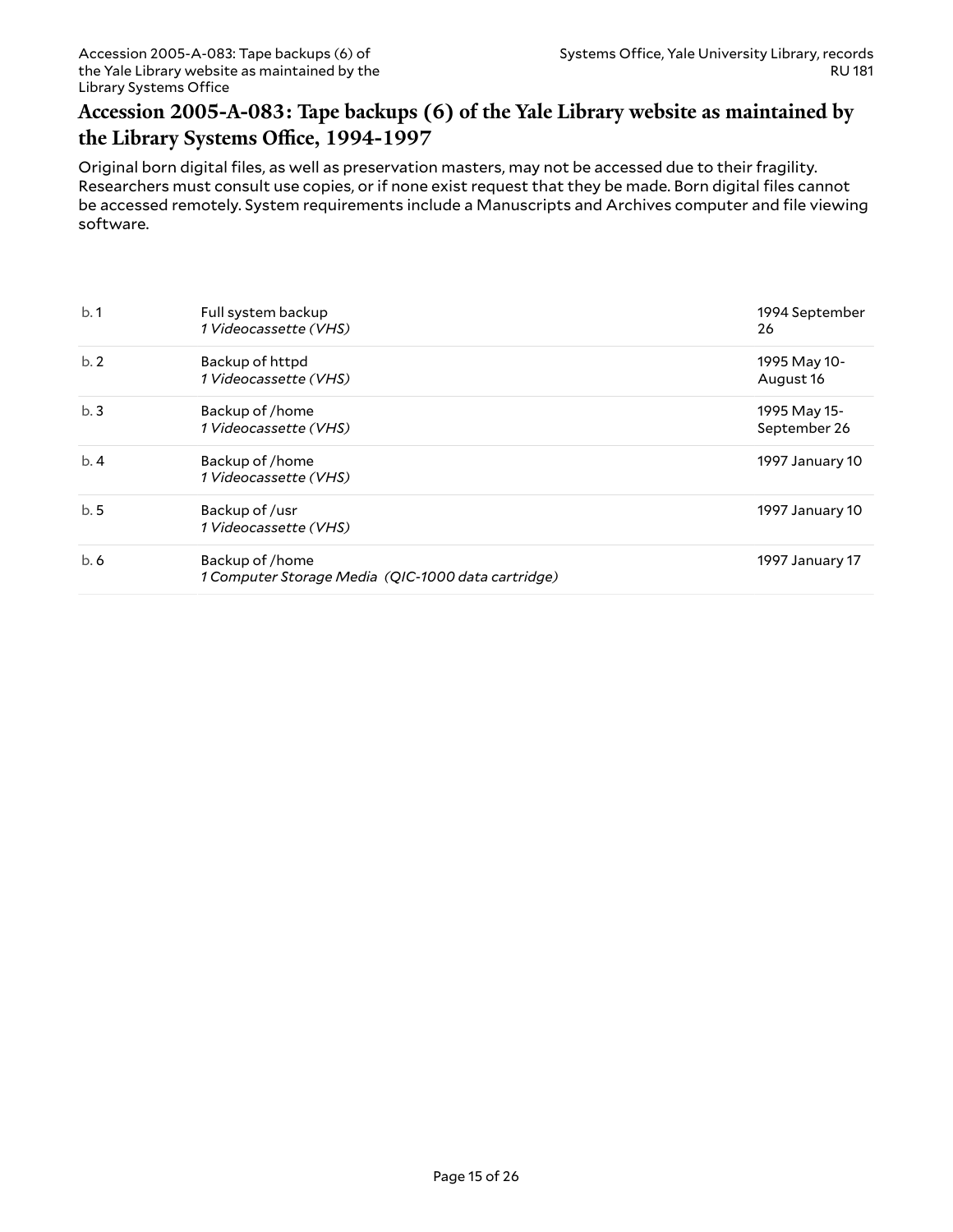## <span id="page-15-0"></span>**Accession 2013-A-069: Records of Frederick Martz, 1974-2006**

Restricted until January 1, 2041

|             | Circulation automation and systems files                                                              |           |
|-------------|-------------------------------------------------------------------------------------------------------|-----------|
| b. 1, f. 1  | Circulation department                                                                                | 1983-1986 |
| b. 1, f. 2  | Interim online catalog                                                                                | 1984-1985 |
| b. 1, f. 3  | Preliminary thoughts on ILS task force                                                                | 1985-1986 |
| b. 1, f. 4  | Automation milestones                                                                                 | 1986      |
| b. 1, f. 5  | Bilbiographic systems-Implementation and Retrospective Conversion<br><b>Strategies Committee</b>      | 1986      |
| b. 1, f. 6  | Leadership development program                                                                        | 1986      |
| b. 1, f. 7  | Computer networking at Yale                                                                           | 1986-1987 |
| b. 1, f. 8  | Microcomputer software                                                                                | 1986-1987 |
| b. 1, f. 9  | Policy Advisory and Communication Council (PACC)                                                      | 1986-1987 |
| b. 1, f. 10 | Electronic mail systems                                                                               | 1986-1991 |
| b. 1, f. 11 | Systems office                                                                                        | 1987-1993 |
| b. 1, f. 12 | PACC subgroup 1                                                                                       | 1988-1989 |
| b. 1, f. 13 | Microcomputers                                                                                        | 1989      |
| b. 1, f. 14 | Research Libraries Information Network (RLIN)/Northwestern Online Total<br>Integration System (NOTIS) | 1989      |
| b. 1, f. 15 | RLIN-critical requirement overlay program                                                             | 1989      |
| b. 1, f. 16 | Tornado notes                                                                                         | 1989      |
| b. 1, f. 17 | Info Select                                                                                           | 1989      |
| b. 1, f. 18 | Library Systems Office (LSO) staff                                                                    | 1995      |
| b. 1, f. 19 | Mainframe replacement analysis                                                                        | 1997      |
| b. 1, f. 20 | Mainframe replacement-REAL                                                                            | 1997      |
| b. 1, f. 21 | Mainframe replacement-SAS                                                                             | 1997      |
| b. 1, f. 22 | Mainframe replacement-Synapse                                                                         | 1997      |
| b. 1, f. 23 | Mainframe replacement-signed original contracts                                                       | 1997      |
| b. 1, f. 24 | Library/IBM contract                                                                                  | 1997      |
| b. 1, f. 25 | <b>REAL</b> applications                                                                              | 1997      |
| b. 1, f. 26 | Orbis mainframe replacement                                                                           | 1997      |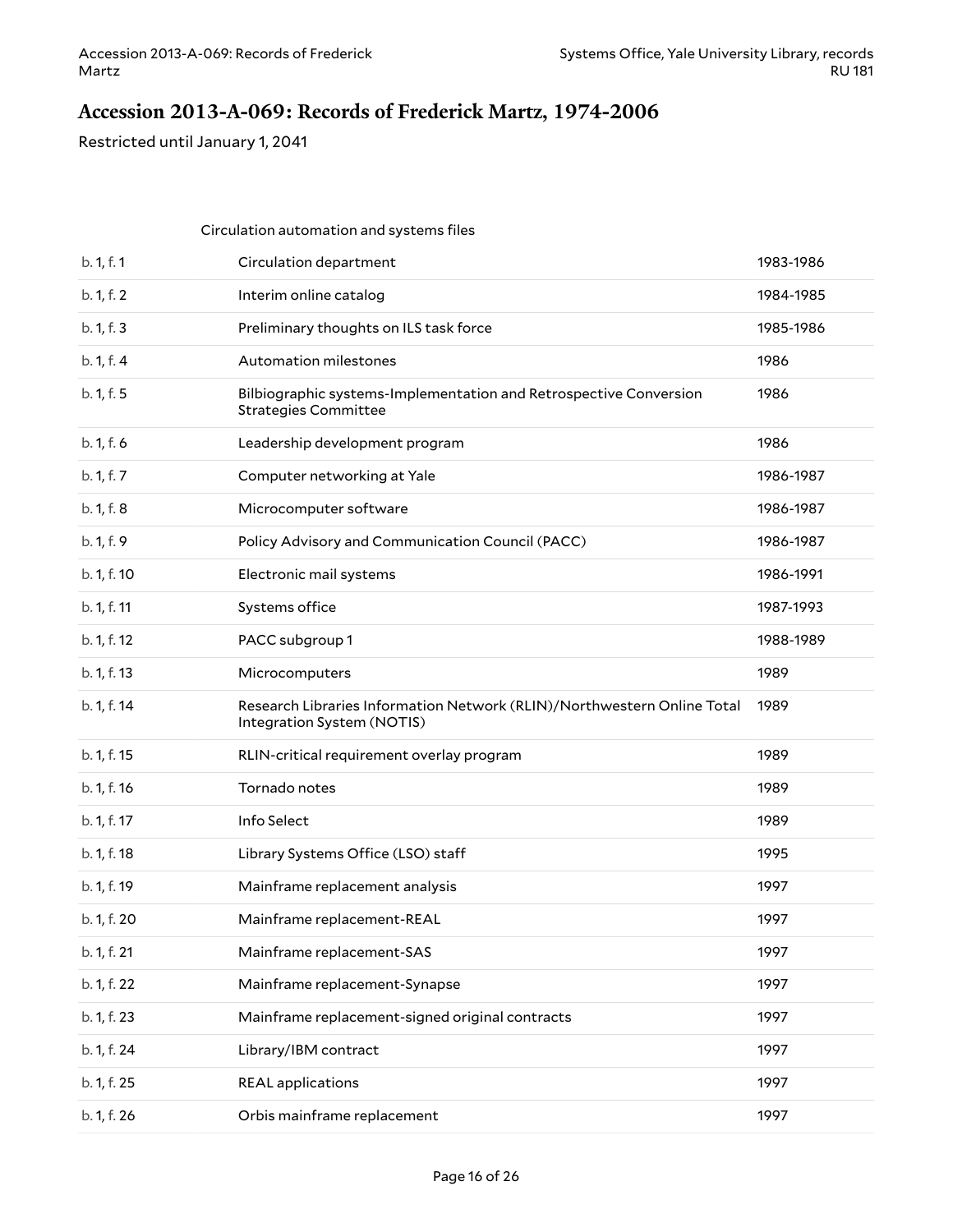#### Circulation automation and systems files (continued)

| b. 1, f. 27 | Copy project                                                  | 1997-1998 |
|-------------|---------------------------------------------------------------|-----------|
| b. 1, f. 28 | CRL load                                                      | 1997-1998 |
| b. 1, f. 29 | Equipment requests                                            | 1997-1998 |
| b. 1, f. 30 | Imaging America                                               | 1997-1998 |
| b. 1, f. 31 | Shoah project                                                 | 1997-1998 |
| b. 1, f. 32 | Finding aids                                                  | 1998      |
| b. 1, f. 33 | IBM digital library                                           | 1998      |
| b. 1, f. 34 | LSO projects                                                  | 1998      |
| b. 1, f. 35 | <b>NOTIS 6.4.1</b>                                            | 1998      |
| b. 1, f. 36 | Off-campus shelving facility (OCSF)                           | 1998      |
| b. 1, f. 37 | Project X                                                     | 1998      |
| b. 1, f. 38 | Mainframe replacement                                         | 1998-2000 |
| b. 1, f. 39 | Research Library Group (RLG)-cultural alliances meeting       | 1999-2000 |
| b. 1, f. 40 | Digital Library Federation (DLF)                              | 1999-2001 |
| b. 1, f. 41 | Public online shelflist proposal                              | 2000      |
| b. 1, f. 42 | RLG-cultural materials alliance meeting                       | 2000      |
| b. 1, f. 43 | RLG-Cultural Materials Initiative (CMI)                       | 2000-2001 |
| b. 1, f. 44 | Digital library planning                                      | 2000-2001 |
| b. 1, f. 46 | <b>DLF</b>                                                    | 2001      |
| b. 1, f. 47 | Elsevier archiving                                            | 2001      |
| b. 1, f. 48 | <b>DLF</b>                                                    | 2002      |
| b. 1, f. 49 | Elsevier-Yale Electronic Archive (YEA)                        | 2002      |
| b. 2, f. 50 | <b>DLF</b>                                                    | 2003      |
| b. 2, f. 51 | <b>DLF</b>                                                    | 2004      |
|             | CLSI-circulation automation control                           |           |
| b. 2, f. 52 | Automated circulation control                                 | 1978-1979 |
| b. 2, f. 53 | Capitol region-selection criteria                             | Undated   |
| b. 2, f. 54 | CLSI-Yale University Library circulation system file headings | 1979      |
| b. 2, f. 55 | Contract and functional requirements study                    | 1977-1979 |
| b. 2, f. 56 | Data entry module                                             | 1980      |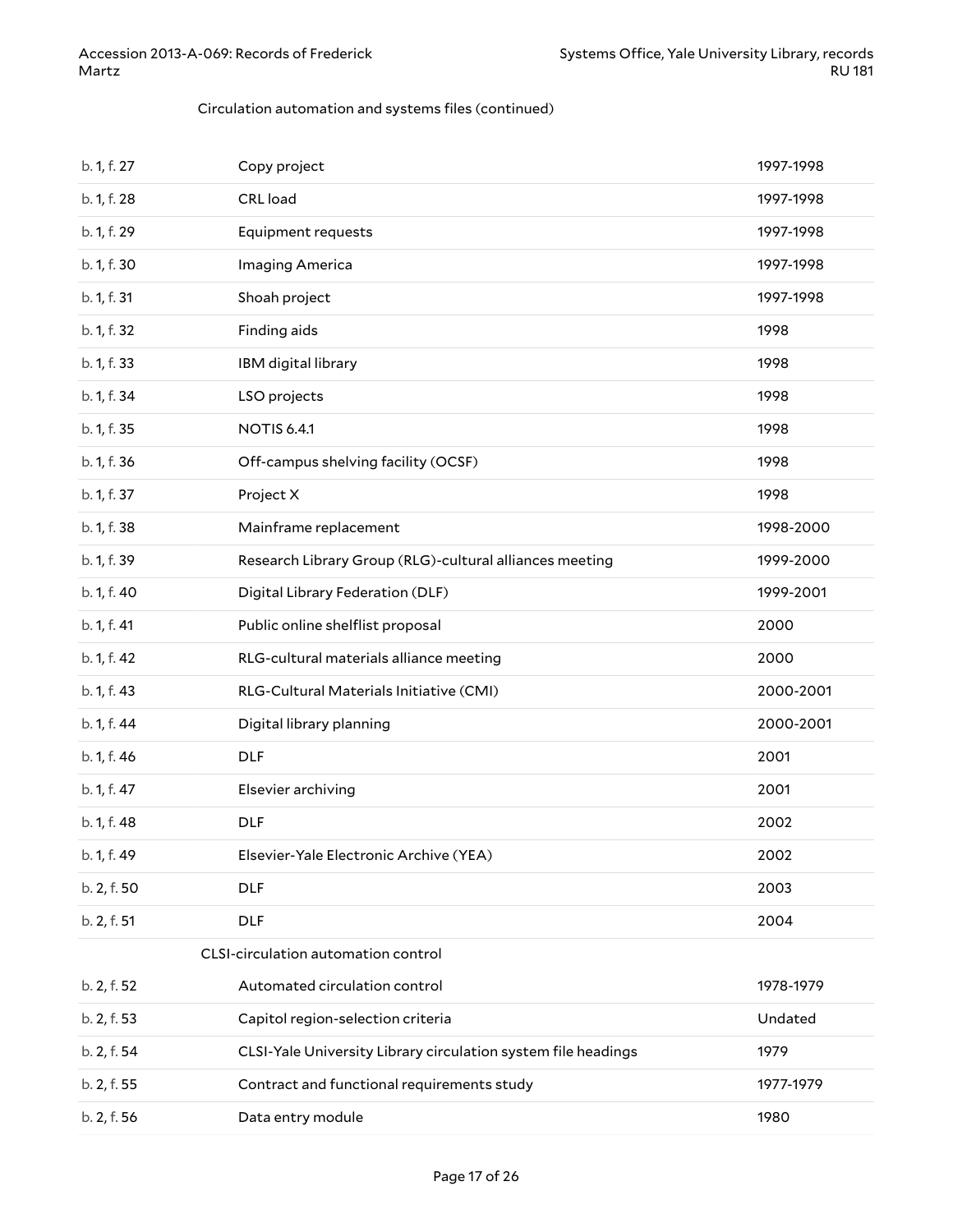#### CLSI-circulation automation control (continued)

| b. 2, f. 57    | Forms, notices and reports                             | 1979-1980       |
|----------------|--------------------------------------------------------|-----------------|
| b. 2, f. 58    | Functional specifications-draft                        | 1979            |
| b. 2, f. 59    | Functional specifications-final                        | 1979            |
| b. 2, f. 59A   | Functional specifications of circulation system        | 1979            |
| b. 2, f. 60    | Hardware-site preparation                              | 1979            |
| b. 2, f. 61    | Loan and fine rules                                    | 1978            |
| b. 2, f. 62    | Memoranda                                              | 1979-1980       |
| b. 2, f. 63    | Minutes-meetings                                       | 1978-1979       |
| b. 2, f. 64    | <b>Notes</b>                                           | 1979            |
| b. 2, f. 65    | Patron data tape-Yale ID                               | 1978            |
| b. 2, f. 66    | Policies and procedures                                | 1978            |
| b. 2, f. 67    | Questions and CLSI response                            | 1978            |
| b. 2, f. 68    | Reserve Book Room procedures                           | 1978            |
| b. 2, f. 69    | <b>Statistics</b>                                      | 1976-1978       |
| b. 2, f. 70    | Timetable and to-do lists                              | 1978-1979       |
| b. 2, f. 71    | User documentation                                     | 1978-1979       |
| b. 2, f. 72    | User groups-CLSI                                       | 1978-1979       |
|                | GEAC/GLIS-circulation automation control               |                 |
| b. 2, f. 73    | GEAC advanced operations                               | Circa 1982-1983 |
| b. 2, f. 74    | <b>GEAC</b> circulation manual                         | 1982-1983       |
| b. 2, f. 75    | Goast system user manual                               | 1982-1983       |
|                | GEAC circulation automation control and stacks records |                 |
| b. 2, f. 76    | Patron records formats                                 | 1974-1981       |
| b. 2, f. 77    | Computer cost study                                    | 1977-1981       |
| b. 2, f. 78    | Data entry manual-drafts                               | 1980            |
| b. 2, f. 79    | Data entry project                                     | 1980            |
| b. 2, f. 80    | <b>GEAC</b> operator training                          | 1980            |
| b. 2, f. 81    | GEAC procedure manual                                  | 1980            |
| b. 2, f. 83-83 | GEAC training manual and correspondence                | 1980-1981       |
| b. 2, f. 84    | GEAC cataloging changes                                | 1980-1981       |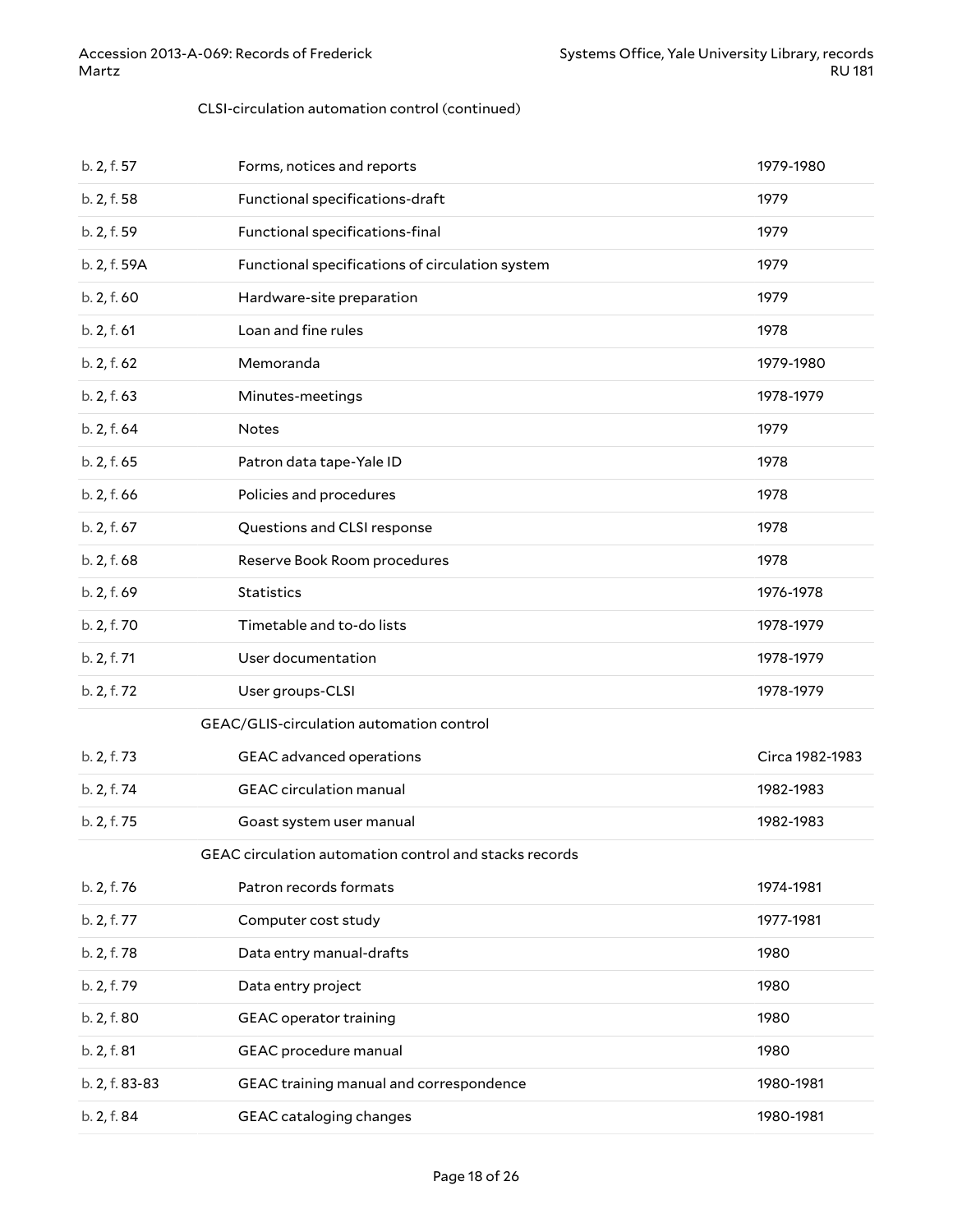#### GEAC circulation automation control and stacks records (continued)

| b. 2, f. 85  | <b>GEAC</b> parameter tables                                       | 1980-1981  |
|--------------|--------------------------------------------------------------------|------------|
| b. 2, f. 86  | GEAC screen layouts                                                | 1980-1982  |
| b. 2, f. 87  | GEAC data entry rules                                              | 1980-1984  |
| b. 2, f. 88  | Circulation system selected tables                                 | 1981       |
| b. 2, f. 88a | Correspondence                                                     | 1981       |
| b. 2, f. 89  | Discharge procedures                                               | 1981       |
| b. 2, f. 90  | GEAC additional hardware requests                                  | 1981       |
| b. 2, f. 91  | GEAC bug list resolution                                           | 1981       |
| b. 2, f. 92  | GEAC circulation systems instructions                              | 1981       |
| b. 2, f. 93  | GEAC/Yale circulation systems agreement                            | Circa 1981 |
| b. 2, f. 94  | <b>GEAC</b> at Yale report                                         | 1981       |
| b. 2, f. 95  | Loan policy tables                                                 | 1981       |
| b. 2, f. 96  | MATPS conversion load                                              | 1981       |
| b. 2, f. 97  | RLIN authority central memoranda                                   | 1981       |
| b. 2, f. 98  | <b>GEAC</b> circulation statistics                                 | 1981-1982  |
| b. 2, f. 99  | Patron records-stalls and office carels at SML and Mudd stacks     | 1981-1982  |
| b. 2, f. 100 | GEAC circulation documentation                                     | 1981-1983  |
| b. 2, f. 101 | GEAC maintenance contract                                          | 1981-1987  |
| b. 3, f. 102 | GEAC acceptance correspondence                                     | 1982       |
| b. 3, f. 103 | Portable terminal acceptance testing                               | 1982       |
| b. 3, f. 104 | Physical layout of GEAC systems at SML                             | 1982       |
| b. 3, f. 105 | Terminal configuration for public services                         | 1982       |
| b. 3, f. 106 | Branch move to Mudd Library                                        | 1982-1983  |
| b. 3, f. 107 | Catalog Continuation Committee (CCC)-meeting minutes and memoranda | 1982-1983  |
| b. 3, f. 108 | Stacks reorganization                                              | 1982-1983  |
| b. 3, f. 109 | Replacement of missing books procedures                            | 1982-1986  |
| b. 3, f. 110 | RLIN/GEAC interface                                                | 1982-1987  |
| b. 3, f. 111 | CCC final report                                                   | 1983       |
| b. 3, f. 112 | Distributed processing                                             | 1983       |
| b. 3, f. 113 | GEAC-MARC to circulation system loader                             | 1983       |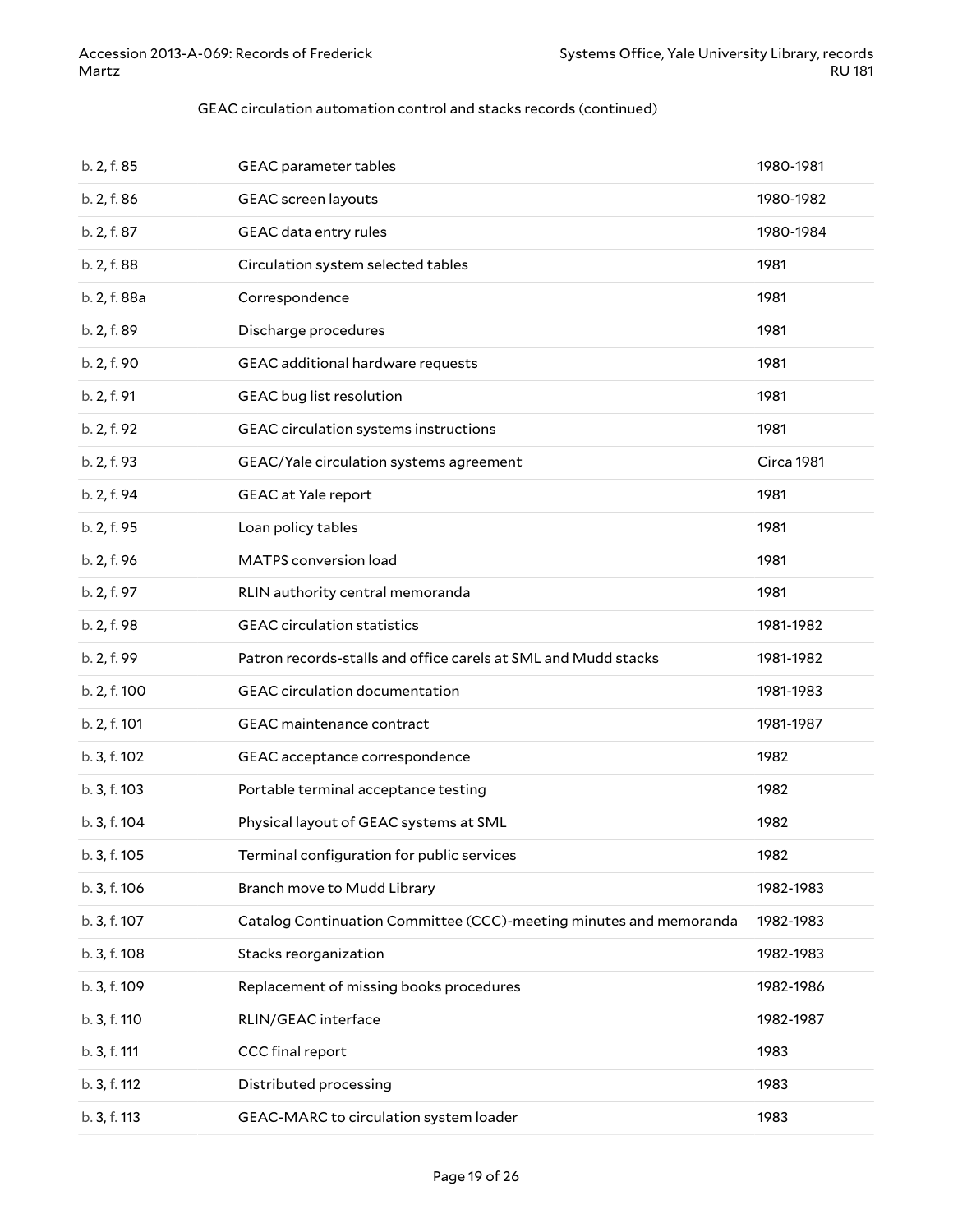#### GEAC circulation automation control and stacks records (continued)

| b. 3, f. 114  | Stacks space planning research paper                 | 1983      |
|---------------|------------------------------------------------------|-----------|
| b. 3, f. 115  | CCC-meeting minutes and serial holdings lists        | 1983-1984 |
| b. 3, f. 116  | GEAC version 4.3 release                             | 1983-1984 |
| b. 3, f. 117  | <b>GEAC</b> readers inquiries                        | 1983-1984 |
| b. 3, f. 118  | GEAC Yale University Libraries branch extensions     | 1983-1986 |
| b. 3, f. 119  | Circulation charges-library staff                    | 1984      |
| b. 3, f. 120  | Circulation charges-SML, Mudd, Beinecke              | 1984      |
| b. 3, f. 121  | Online public access catalog functional requirements | 1984      |
| b. 3, f. 122  | Backup circulation system                            | 1985      |
| b. 5, f. 122a | Correspondence                                       | 1985      |
| b. 3, f. 123  | <b>GEAC</b> batch documentation                      | 1985      |
| b. 3, f. 124  | Tape backup and implementation guidelines            | 1985-1987 |
| b. 3, f. 125  | GEAC correspondence                                  | 1987-1988 |
| b. 3, f. 126  | <b>GEAC</b> operator training                        | 1987-1989 |
| b. 3, f. 127  | Options for GEAC/Orbis database conversion           | 1988      |
| b. 3, f. 128  | Conversion of GEAC bilbiographic database            | 1988-1989 |
| b. 3, f. 129  | <b>GEAC</b> conversion                               | 1988-1990 |
| b. 3, f. 130  | Orbis-deletion/suppression of catalog records        | 1989-1992 |
| b. 3, f. 131  | GEAC/Orbis load                                      | 1991      |
| b. 3, f. 132  | MDAS impact group report                             | 1992      |
| b. 3, f. 133  | OCLC retrospective conversion                        | 1992      |
|               | NOTIS integrated library systems                     |           |
| b. 3, f. 134  | NOTIS/serials acquisitions user's manual             | 1983      |
| b. 3, f. 135  | Circulation module                                   | 1984      |
| b. 3, f. 136  | Customized cataloging in NOTIS                       | 1984      |
| b. 3, f. 135A | Orbis to III evaluation                              | 1993      |
| b. 3, f. 137  | Acquisitions module                                  | 1985-1987 |
| b. 3, f. 138  | NOTIS system descriptions                            | 1986-1988 |
| b. 3, f. 139  | System automation memoranda                          | 1986-1988 |
| b. 3, f. 140  | <b>GEAC to NOTIS conversion</b>                      | 1986-1991 |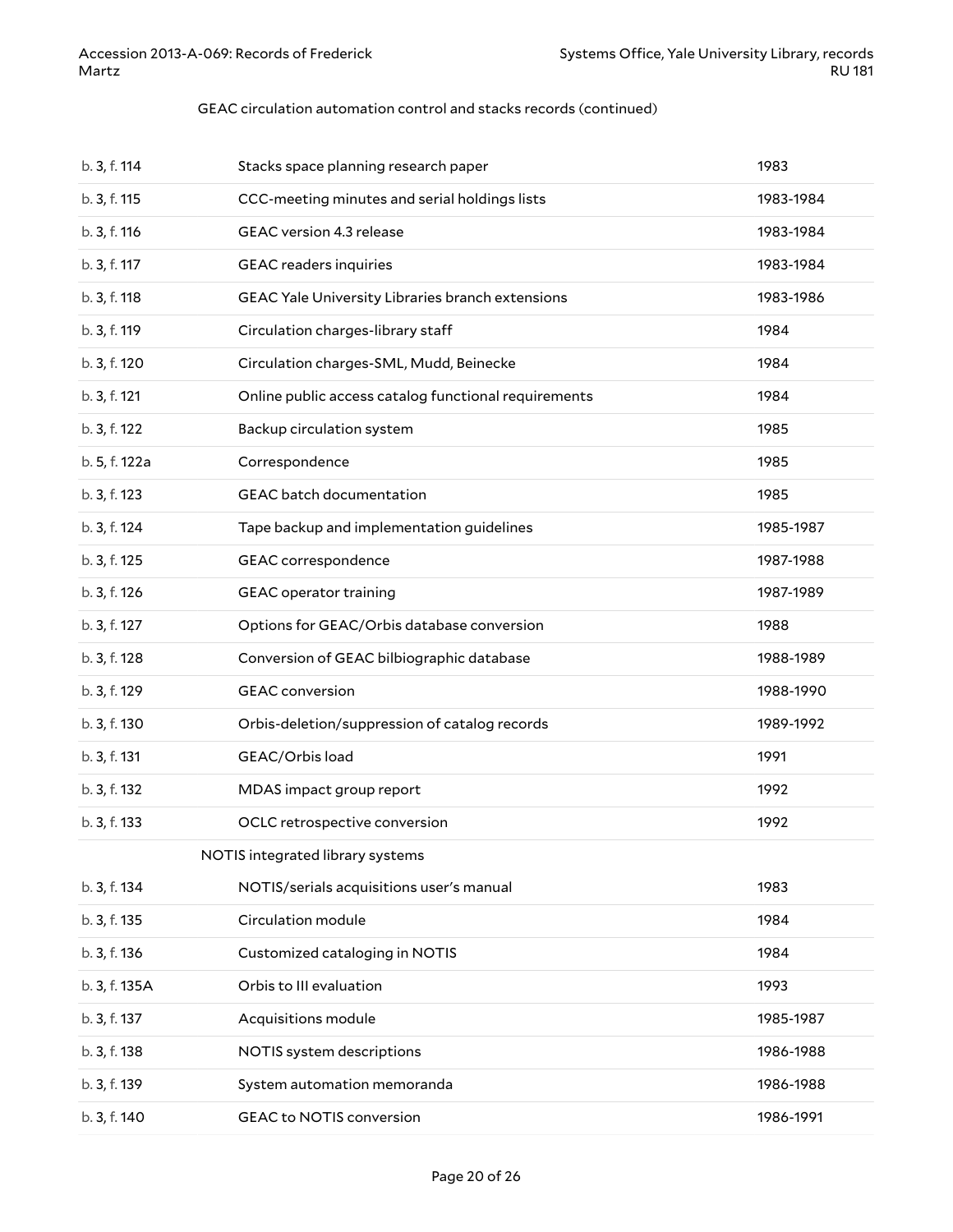#### NOTIS integrated library systems (continued)

| b. 3, f. 141  | MARC holdings records                                    | 1987      |
|---------------|----------------------------------------------------------|-----------|
| b. 3, f. 142  | NOTIS implementation                                     | 1987      |
| b. 3, f. 143  | Orbis automation priorities                              | 1987      |
| b. 3, f. 144  | RLIN load working group files                            | 1987      |
| b. 3, f. 145  | NOTIS version 4.5 releases new software                  | 1987-1988 |
| b. 4, f. 145a | NOTIS contract                                           | 1986-1987 |
| b. 4, f. 145b | NOTIS budget and design                                  | 1987      |
| b. 4, f. 146  | NOTIS implementaion                                      | 1987-1988 |
| b. 4, f. 147  | NOTIS training manual and syllabi                        | 1987-1988 |
| b. 4, f. 148  | RLG/NOTIS user's group                                   | 1987-1988 |
| b. 4, f. 149  | Security tables                                          | 1987-1988 |
| b. 4, f. 150  | Acquisitions working group                               | 1987-1989 |
| b. 4, f. 151  | Workflow-database maintenance                            | 1987-1989 |
| b. 4, f. 151a | Applications implementation                              | 1988      |
| b. 4, f. 152  | Automation steering committee                            | 1988      |
| b. 4, f. 153  | Cataloging working group                                 | 1988      |
| b. 4, f. 154  | Early implementation of local cataloging                 | 1988      |
| b. 4, f. 155  | Hardware/software systems                                | 1988      |
| b. 4, f. 156  | Information acquisition records in RLIN                  | 1988      |
| b. 4, f. 157  | OPAC working group                                       | 1988      |
| b. 4, f. 158  | Orbis workflow                                           | 1988      |
| b. 4, f. 159  | NOTIS to RLIN-MARC conversion specifications             | 1988      |
| b. 4, f. 160  | RLIN tape upload                                         | 1988      |
| b. 4, f. 161  | Serials working group                                    | 1988      |
| b. 4, f. 162  | Transaction tapes                                        | 1988      |
| b. 4, f. 163  | Yale/NOTIS conversion specifications and location tables | 1988      |
| b. 4, f. 164  | NOTIS-Generic Transfer Overlay (GTO)                     | 1988-1989 |
| b. 4, f. 165  | NOTIS/RLIN output tape project                           | 1988-1989 |
| b. 4, f. 166  | <b>Transition to NOTIS</b>                               | 1988-1989 |
| b. 4, f. 167  | Circulation working group                                | 1988-1990 |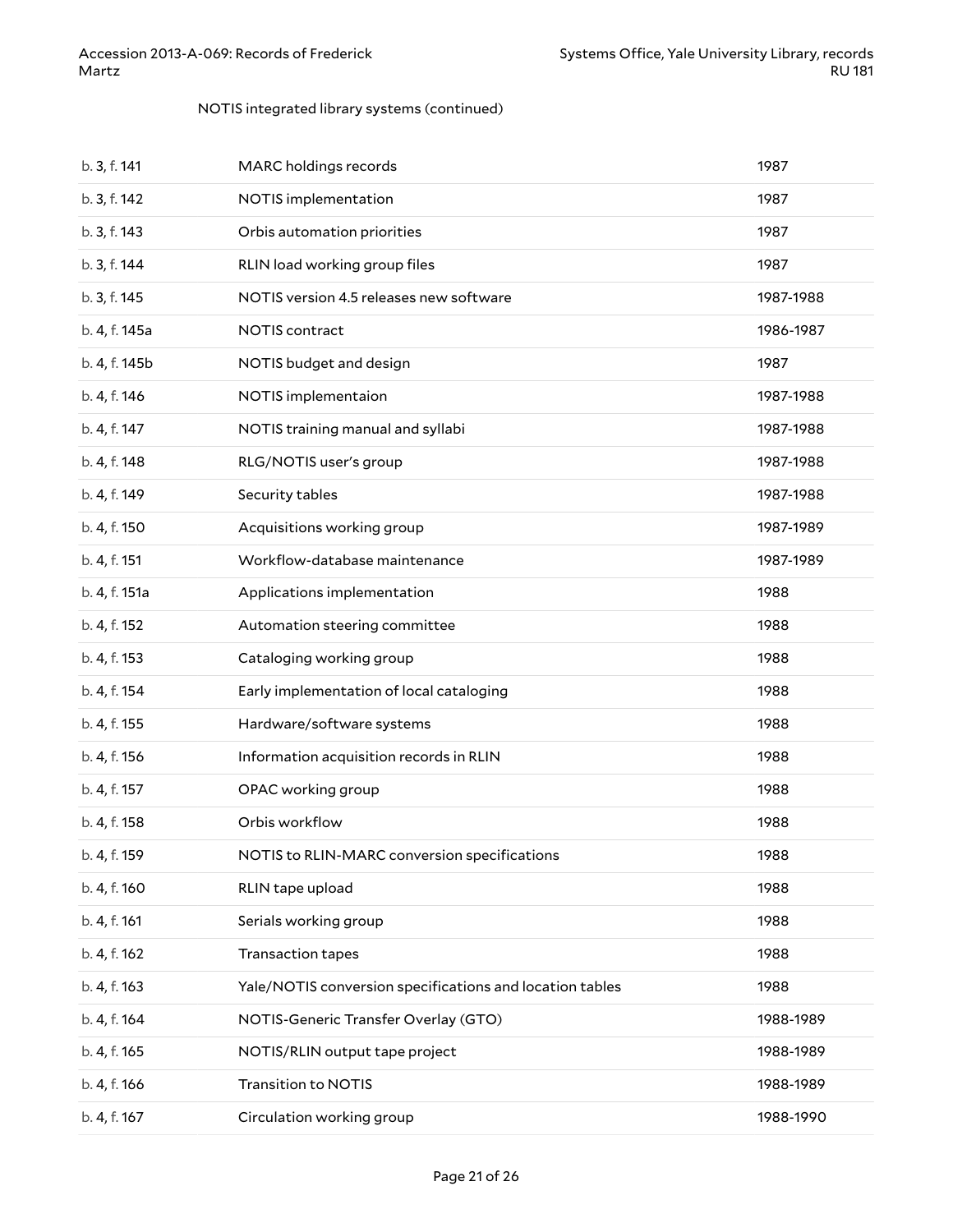#### NOTIS integrated library systems (continued)

| b. 4, f. 168  | OPAC training                                                   | 1988-1990         |
|---------------|-----------------------------------------------------------------|-------------------|
| b. 4, f. 169  | Retrospective conversion                                        | 1988-1990         |
| b. 4, f. 170  | Database management                                             | 1988-1992         |
| b. 4, f. 171  | Authority control documentation                                 | 1989              |
| b. 4, f. 172  | NOTIS status tracking                                           | 1989              |
| b. 4, f. 173  | Orbis-acquisitions functions training                           | 1989              |
| b. 4, f. 174  | Cataloging workflow in Orbis                                    | 1990              |
| b. 4, f. 175  | GTO-technical and user documentation                            | Circa 1990        |
| b. 4, f. 176  | Merged index headings                                           | 1990              |
| b. 4, f. 176a | NOTIS-OPAC front ends                                           | 1990              |
| b. 4, f. 176b | NOTIS-RLIN to Orbis load                                        | 1990              |
| b. 4, f. 177  | <b>GEAC to NOTIS database conversion</b>                        | 1991              |
| b. 4, f. 178  | NOTIS version 5.0                                               | 1992              |
| b. 4, f. 179  | NOTIS vernacular support                                        | 1992              |
| b. 4, f. 179a | RLIN to NOTIS translation                                       | 1993-1994         |
| b. 4, f. 179b | NOTIS OCLC to Orbis load                                        | 1994              |
| b. 4, f. 179c | NOTIS-Webpac                                                    | 1995-1996         |
| b. 4, f. 180  | Orbis on the web                                                | 1999              |
|               | Systems/ILTS                                                    |                   |
| b. 4, f. 181  | Academic Media and Technology Library Group                     | 1998-2004         |
| b. 4, f. 182  | Annual reports                                                  | 2001-2004         |
| b. 4, f. 183  | Architecture for integrated library system                      | 2004              |
| b. 4, f. 184  | Beinecke Rare Book and Manuscript Library-circulation functions | 2004              |
| b. 4, f. 184A | <b>Borrow Direct</b>                                            | 1996-2000         |
| b. 4, f. 185  | <b>Budgets</b>                                                  | 2005              |
| b. 4, f. 186  | Coalition for Networked Information task force                  | 2002-2003         |
| b. 4, f. 187  | Collections collaborative-Mellon grant proposal                 | 2004-2005         |
| b. 4, f. 188  | <b>Collections Space Management Steering Committee</b>          | 2004-2005         |
| b. 5, f. 189  | Digital Imaging Infrastructure Subcommittee reports             | 1999              |
| b. 5, f. 190  | Digital inventory survey                                        | <b>Circa 2003</b> |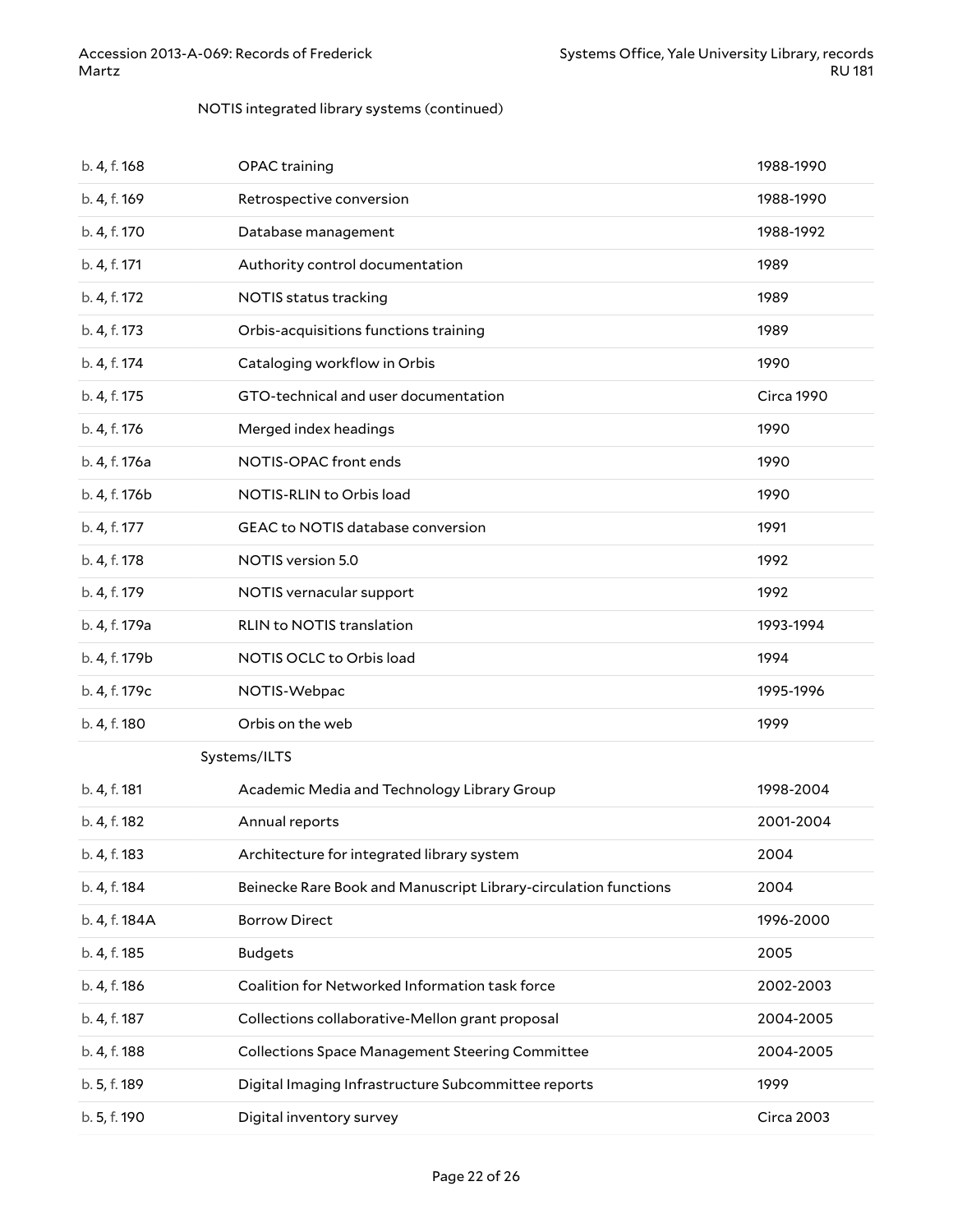#### Systems/ILTS (continued)

| b. 5, f. 191 | Digital libraries models                       | 2000-2005 |
|--------------|------------------------------------------------|-----------|
| b. 5, f. 192 | Digital preservation                           | 2001-2005 |
| b. 5, f. 193 | Dynamic system development methods             | Undated   |
| b. 5, f. 194 | Electronic library initiative program          | 2005      |
| b. 5, f. 195 | Electronic resource management recommendations | Undated   |
| b. 5, f. 196 | Finding aids                                   | 2004      |
| b. 5, f. 197 | Groupware project report                       | 2004-2005 |
| b. 5, f. 198 | ILTS goals                                     | 2005-2006 |
| b. 5, f. 199 | Integrated Access Council reports              | 2004      |
| b. 5, f. 200 | Integrated access-OPG report                   | 2002      |
| b. 5, f. 201 | Library web development                        | 1996      |
| b. 5, f. 202 | <b>LOCKSS</b>                                  | 2003-2005 |
| b. 5, f. 203 | LSF                                            | 1998      |
| b. 5, f. 204 | Luna Imaging implementation                    | 2000-2003 |
| b. 5, f. 205 | Luna Imaging project                           | 1998-1999 |
| b. 5, f. 206 | Luna interoperability                          | 2001      |
| b. 5, f. 207 | Luna User's Group                              | 2000      |
| b. 5, f. 208 | Luna User's Group                              | 2002-2005 |
| b. 5, f. 209 | Macromedia action tutorials                    | 1993      |
| b. 5, f. 210 | McClintock collection-IMLS grant               | 2005      |
| b. 5, f. 211 | MetaLib planning and implementation            | 2002-2004 |
| b. 5, f. 212 | NHPRC Fedora grant                             | 2004      |
| b. 5, f. 213 | OACIS/AMEEL project                            | 2005      |
| b. 5, f. 214 | Open Archives Initative (OAI)                  | 2000-2005 |
| b. 5, f. 215 | OAI metadata harvesting                        | 2001-2002 |
| b. 5, f. 216 | Orbis Crossplex                                | 1999      |
| b. 5, f. 217 | Orbis II migration project                     | 1998-2001 |
| b. 5, f. 218 | Portal Opportunities Group                     | 2005      |
| b. 5, f. 219 | Retrospective conversion memoranda             | 1998      |
| b. 5, f. 220 | Rescue repository                              | 2004-2005 |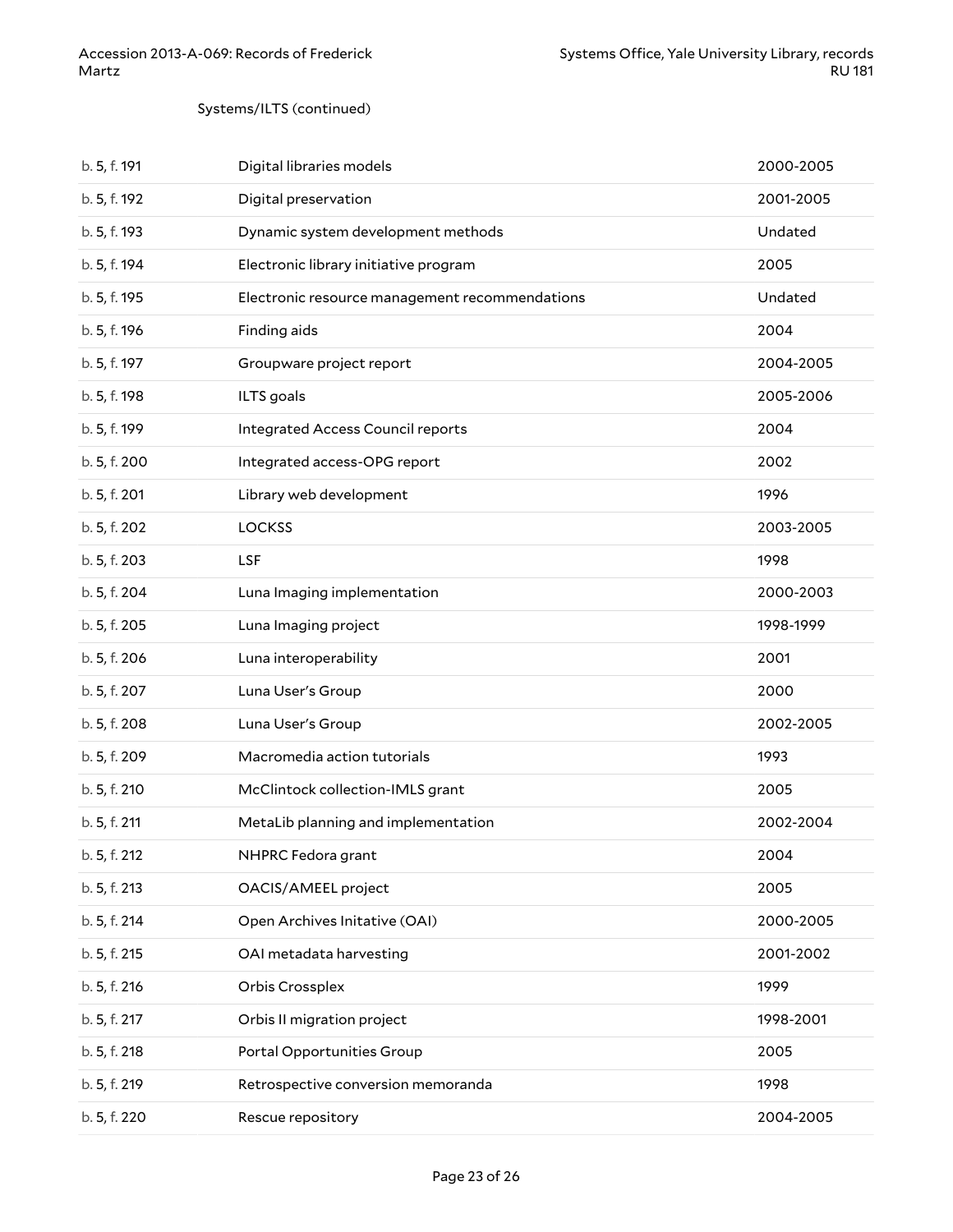#### Systems/ILTS (continued)

| b. 5, f. 221     | Servers support                       | 1998, 2004    |
|------------------|---------------------------------------|---------------|
| b. 5, f. 222     | <b>SFX Support Task Force</b>         | 2002-2005     |
| b. 5, f. 223     | Shoah video project                   | 2002          |
| b. 5, f. 224     | Strategic planning-integrated library | 2002          |
| b. 5, f. 225     | Systems-general files                 | 1983-1993     |
| b. 6, f. 226     | Systems-annual report                 | 1980-1981     |
| b. 6, f. 227     | Systems-restructuring                 | 2004-2005     |
| b. 6, f. 228     | Systems-retreat                       | 2003 December |
| b. 6, f. 229     | Systems-review                        | 1993-1998     |
| b. 6, f. 230-233 | <b>Systems Steering Committee</b>     | 1998-2004     |
| b. 6, f. 234     | Video migration                       | 2004          |
| b. 6, f. 235     | VITAL digital repository trial        | 2005          |
| b. 7, f. 236-237 | Voyager                               | 2001-2004     |
| b. 7, f. 238     | Work stations                         | 1994          |
| b. 7, f. 239     | Yale Daily News digitization study    | 2004-2005     |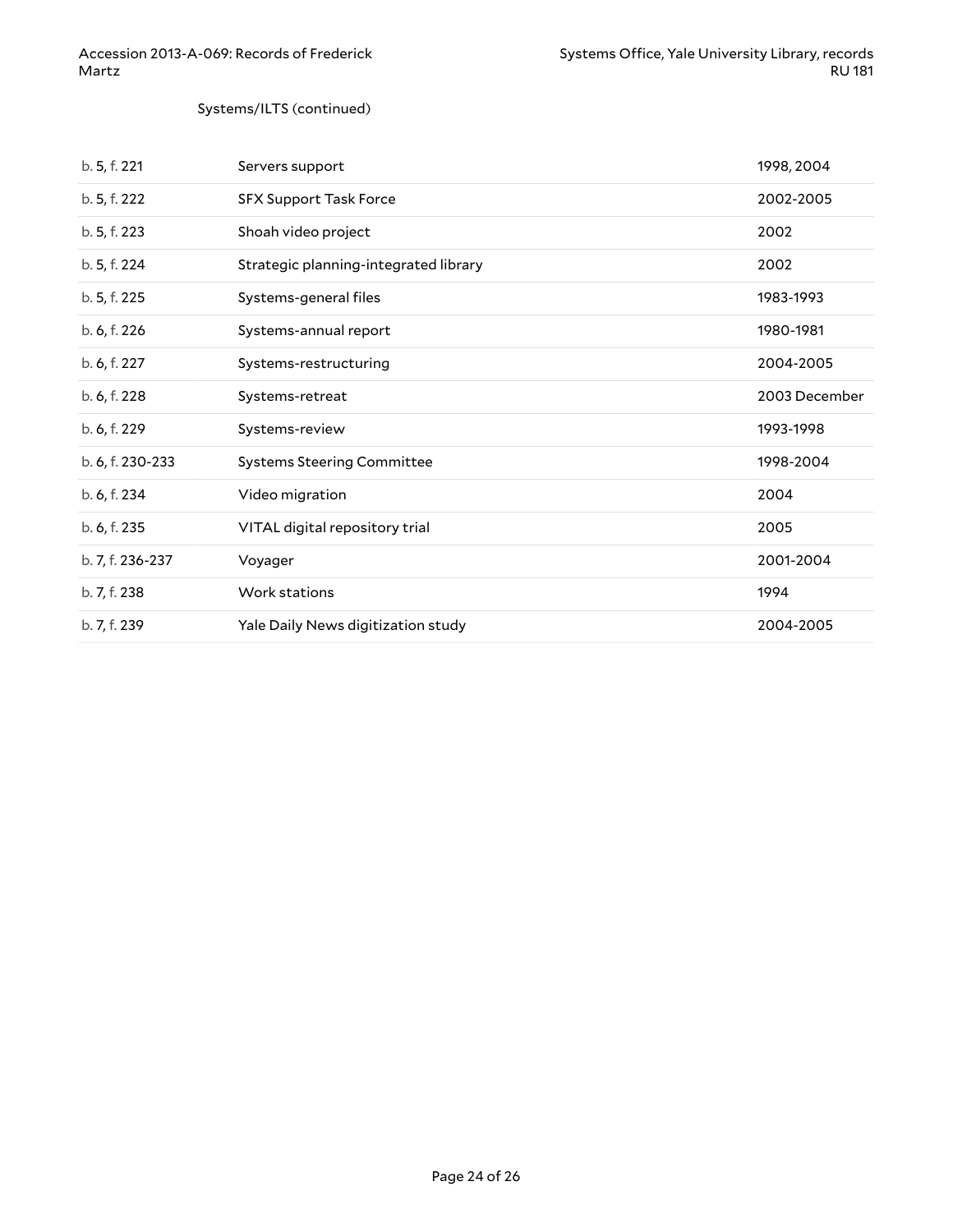### <span id="page-24-0"></span>**Accession 2018-A-075: Records of Michael W. Dula, 2012-2015**

Restricted until January 1, 2052.

b. 1 Laptop computer 2012-2015